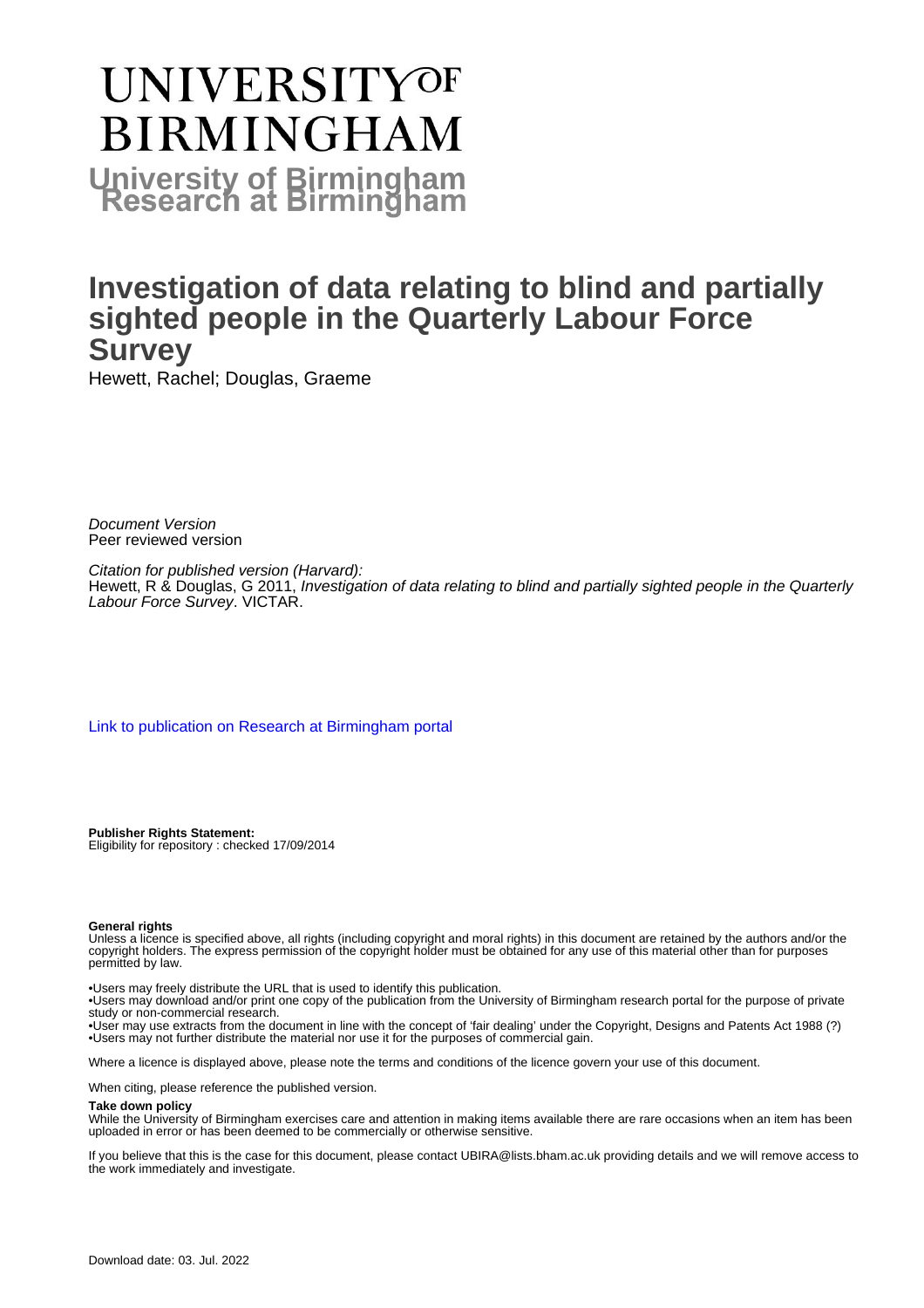# **Investigation of data relating to blind and partially sighted people in the Quarterly Labour Force Survey**

**Authors: Rachel Hewett (with Graeme Douglas), VICTAR, University of Birmingham**

**March 2011**

## **1 Summary**

This report provides the results of an investigation into the data which can be obtained from the Quarterly Labour Force Survey in relation to blind and visually sighted people. A breakdown of the type of information which can be accessed from the survey is presented, and this is supplemented by detailed tables relating to Economic Activity.

## **2 Introduction**

This report relates to an investigation of the data contained within the quarterly Labour Force Survey, and the type of information which can be derived from it that may be of use to RNIB.

## *2.1 Identifying people with a visual impairment in the Labour Force Survey (LFS)*

The Labour Force Survey (LFS) is a large scale survey carried out on behalf of the UK government. For example, data relating to that collected from the Labour Force Survey for the quarter January-March 2010 was from 114,493 respondents. Within that quarterly sample there were 802 people who answered 'yes' to the question 'do you have any health problems or disabilities that you expect will last more than a year?' *and* also identified seeing difficulties (while wearing spectacles or contact lenses) as their main health problem. 2,216 people answered 'yes' to the question 'do you have any health problems or disabilities that you expect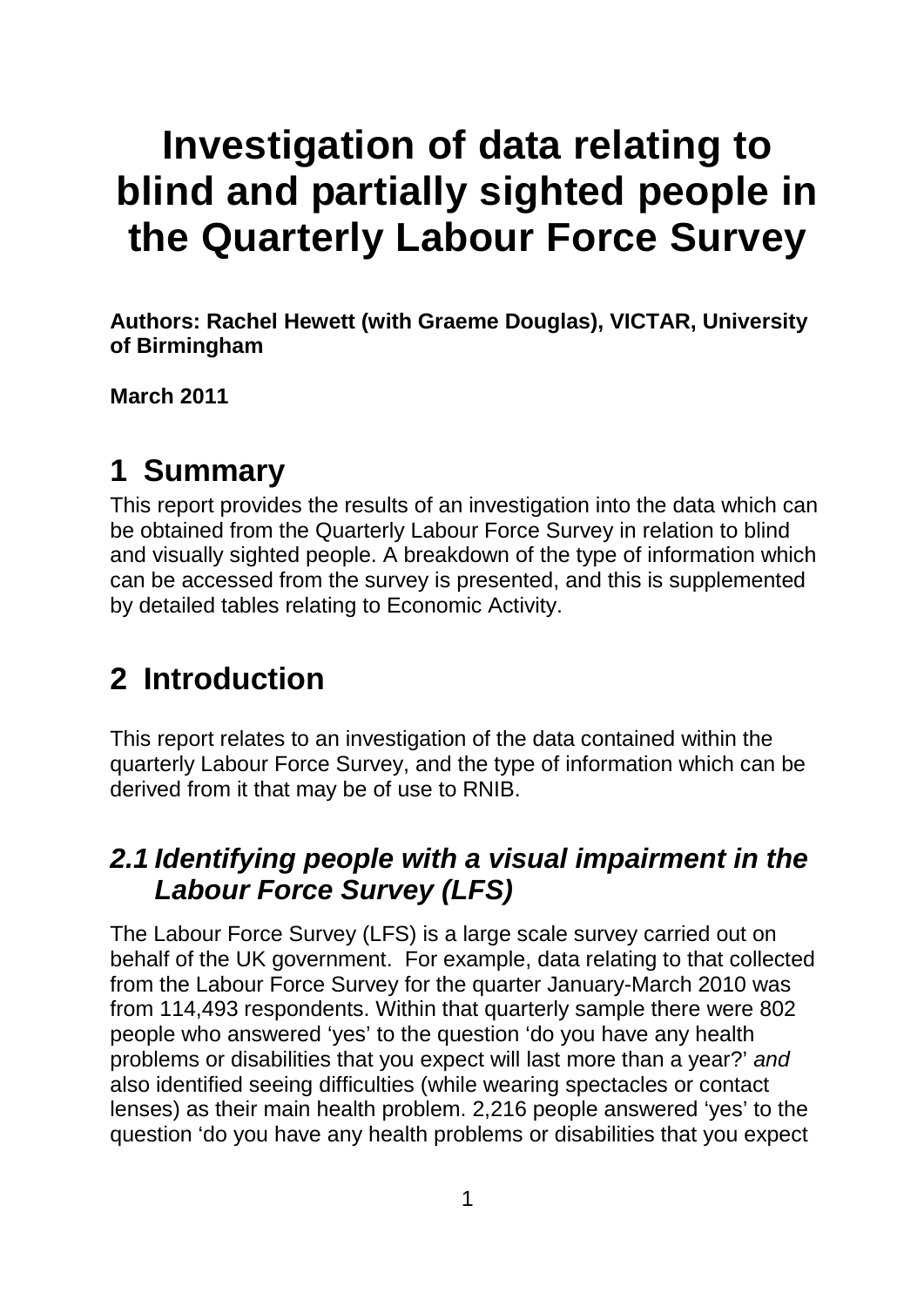will last more than a year?', *and* identified seeing difficulties as a health problem (although many identified more than one health problem).

On closer inspection of the data, it was observed that a number of the people included in the survey were retired. It was therefore decided to only include people in our analysis who are of working age (16-65 for men and 16-60 for women). This meant our total number of those who identified seeing difficulties as their main health problem was reduced to 314, and the number who identified themselves as having seeing difficulties was reduced to 831 of the 67,955 respondents of working age.

The procedure for categorising respondents disabilities used by Meager and Carta (2008) in their report 'Labour market experiences of people with seeing difficulties' was adopted in this analysis. To summarise, their approach was:

- 1. Respondents were asked the question 'do you have any health problems or disabilities that you expect will last more than a year?'
- 2. Those who responded 'yes' were asked what type of health problems they have. They were able to choose from a list of 17 categories, one of which was 'difficulty in seeing (while wearing spectacles or contact lenses)'. Respondents were able to choose as many from this list as appropriate. This was the question used in ascertaining whether respondents had seeing difficulties.
- 3. Respondents who had answered yes for question 1 were also asked if they could identify their main health problem, of which 'difficulty in seeing (while wearing spectacles or contact lenses)' was an option. This is the question used in ascertaining those respondents whose main health problem was seeing difficulties.
- 4. Respondents would then be asked if these health problem(s) or disability(ies) (when taken singly or together) substantially limit their ability to carry out normal day-to day activities. Normal day-to-day activities are defined as 'those which are carried out by most people on a daily basis'. If the respondent answered yes to this question, and/or they had already identified that they have one or more specific health problem, then they are recorded as having a **current disability** as defined by the **Disability Discrimination Act.**
- 5. People whose health problem(s) or disability(ies) are expected to last more than a year are also asked the following questions: 'Does this health problem affect the kind of work that you might do?' '…or the AMOUNT of paid work that you might do?'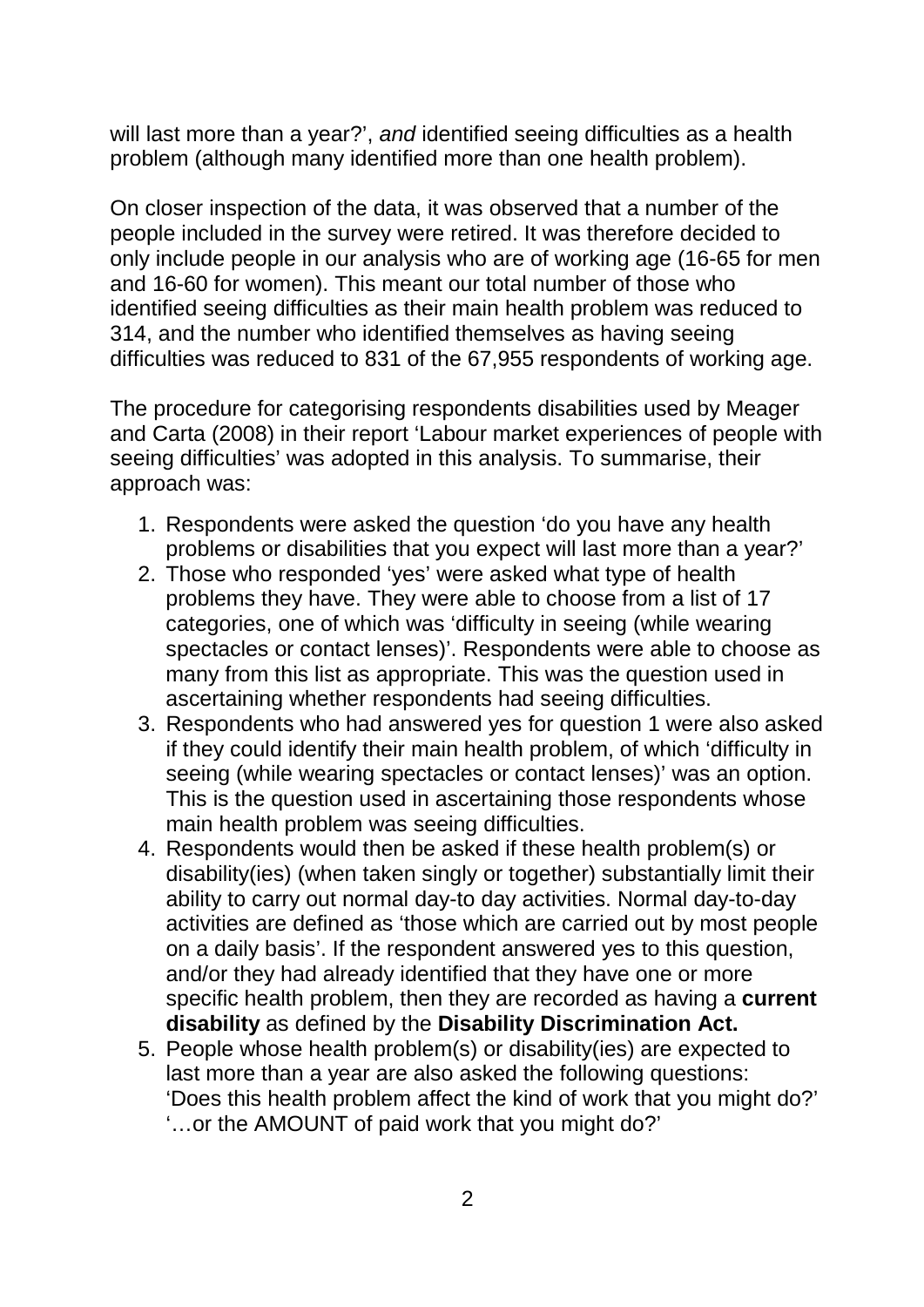If the respondent fulfils either (or both) of these criteria they are defined as having a '**work-limiting disability'.** Those people who meet the criteria for either current DDA or worklimiting definitions of disability are defined as having a **'current long-term disability.**

These categories of disability are pre-coded in the dataset, under the variable 'DISCURR' with the options  $1 = DDA$  disabled and work-limiting disabled,  $2 = DDA$  disabled,  $3 = Work$ -limiting disabled only,  $4 = Not$ disabled. Categories 1-3 were combined by Meager and Carta (2008) to create the category 'long-term disabled'.

There are 706 variables within the survey, many of which would be of interest to RNIB in their work (through a univariate and multivariate analysis). These include variables on:

- economic activity
- demographics
- household structure
- mobility of workforce
- government training schemes
- whether working in private or public sector
- employment status (e.g. full or part time work, temporary or permanent work)
- length of time in current employment
- redundancy
- transport as a barrier to employment
- method for travelling to work
- sickness from work
- number of hours worked
- employment pattern
- second job
- whether seeking or not seeing work
- under-employment
- details of unemployment (duration, methods of seeking work, job search)
- benefit entitlement
- education and training
- current study
- income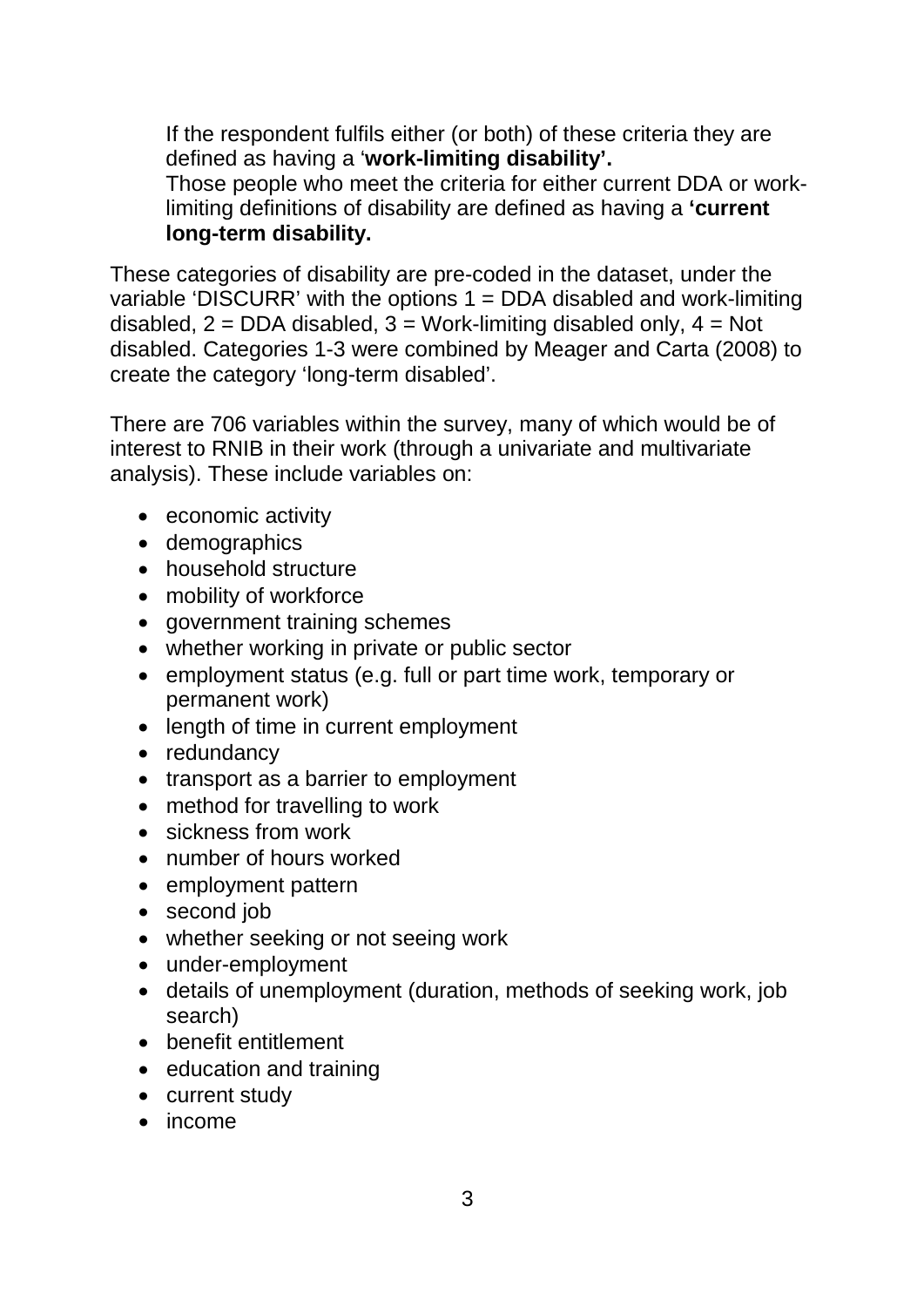As an example of the type of information which can be derived from this dataset, details are given of respondent economic activity. There are three different variables included in the dataset – each of varying level of detail. Figures are given for those who identified sight difficulties as their main health problem, and then for those of the whole data set (to serve as a comparison). Within the dataset there is a weighting variable which converts the data so that it is representative of the whole population (therefore the numbers are scaled up to give estimates of the number of people in the labour force that the response would be applicable for). Caution should be taken when interpreting these figures. With this dataset, only 314 people identified sight difficulties as their main health problem.

## **2.2** *Aggregating twelve quarters of the LFS (from October 2007 to September 2010)*

These smaller samples are why Meager and Carta decided to combine 12 quarters of data (according to the Office of National Statistics own recommendations). Due to the consistency between the quarterly datasets, it is possible to regularly re-run the analysis upon the release of each quarter's data. It should be noted that the Labour Force Survey operates using a panel design. Within each survey there are five approximately equal waves of respondents, with a wave being dropped at the end of their fifth quarter of participation. This means that for each survey, there is an 80% overlap with the previous quarter. Therefore, when aggregating the data, you are including the same household on multiple occasions. To take account of this, the Office of National Statistics recommends averaging the data over four quarters (i.e. a given year). On the basis of this they suggest the following estimated figures (following weighting) for sufficient statistical confidence in order to use estimates for publication:

|                    | <b>Minimum Publication</b> | 95 per cent confidence |  |
|--------------------|----------------------------|------------------------|--|
|                    | Level                      | interval               |  |
| One quarter        | 10,000                     | $+/-4,000$             |  |
| Four quarters      | 6,000                      | $+/-2,640$             |  |
| Eight quarters     | 4,000                      | $+/-1,600$             |  |
| 12 Quarters        | 3,000                      | $+/-1,200$             |  |
| <b>16 Quarters</b> | 2,000                      | $+/-800$               |  |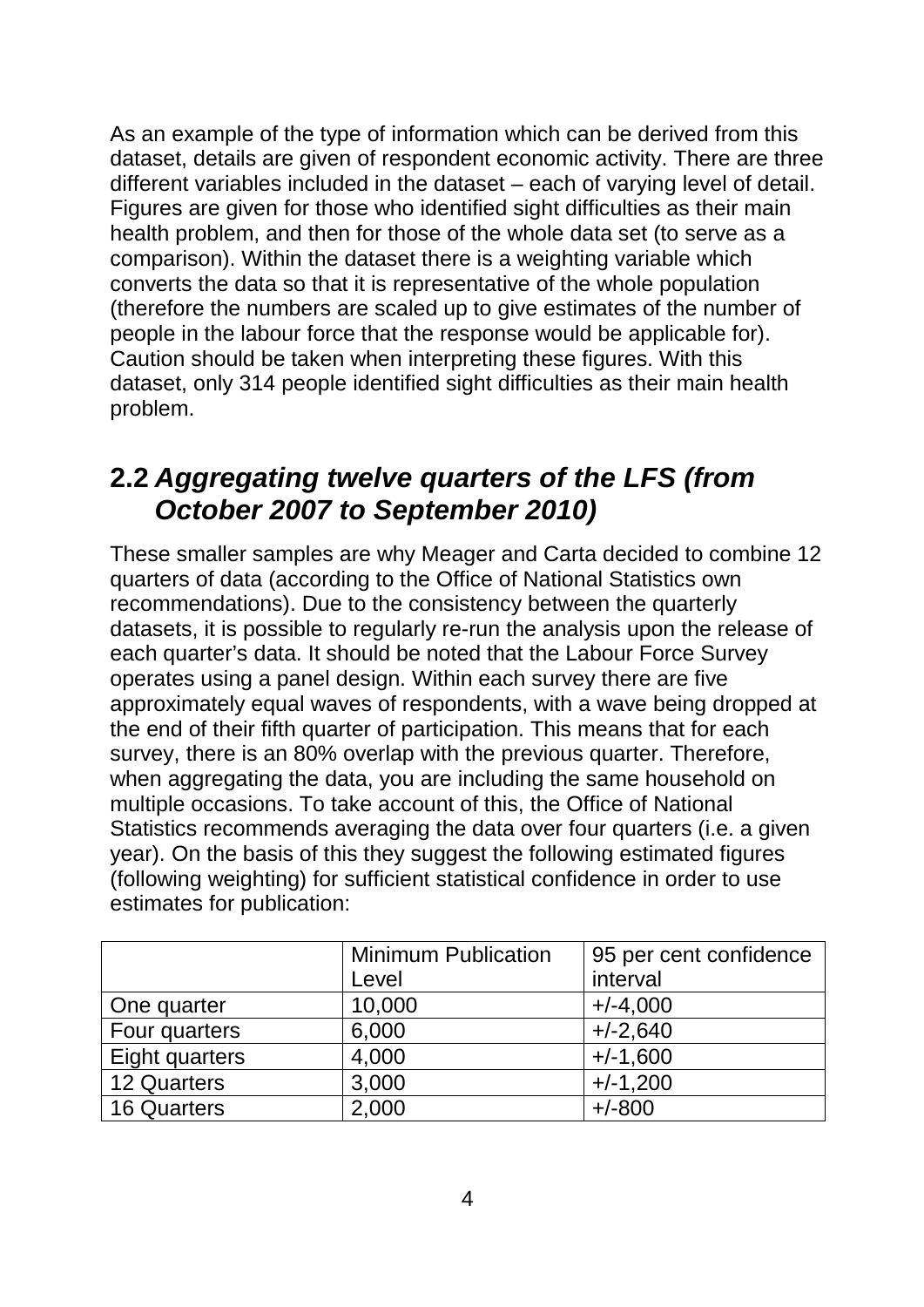## **2.3 Report structure and interpreting the findings**

The findings are presented mainly in tables. The first six tables are presents data for specific quarters. Aggregated data from twelve quarters (October 2007 – September 2010) is used in Table 6 onwards.

It is important to consider the 'confidence' we have in the estimates presented in the tables. Some of the data in the tables are presented in percentages, and so to aid interpretation, those figures which are *not* sufficiently high to be used as confident estimates in publication (following the ONS recommendations described above) are marked with an asterisk. The sample sizes for those who describe themselves as having a seeing difficulty for a given quarter is approximately 300-400. In spite of the undoubted strengths of the LFS probability-based sample, this is a relatively small sub-sample and has a limited associated confidence. As noted above, statisticians from the Office of National Statistics recommend aggregating data when looking at minority groups.

Therefore, our confidence in the estimates is increased substantially through aggregating the data, but even with 12 quarters aggregated together, it should be remembered that some of our estimates are below the recommend threshold of 3,000. If making public statistics from the labour force survey, it may be necessary to collapse categories further – for example, percentage employed versus percentage not in employment.

It is important to note that although the panel design does have a longitudinal element, with the same household being surveyed five times, the tables and graphs which show successive quarters are based upon a series of snap-shot surveys, with a new wave of 20% of households entering the sample each quarter. It should also be noted that employment rates typically follow seasonal variations.

The process of aggregating quarters is used to increase confidence in the figures derived from the LFS. Of course, while confidence is increased we become less specific about the time period of the estimates, i.e. the aggregated estimates for 12 quarters gives us estimates for three period.

For the purpose of this report, it was decided to calculate the following estimates by looking only at those who had identified sight difficulties as their **main** health problem (following the model offered by Meager and Carta, 2008). Whichever interview question is used to define the visually impaired group, the analysis is based upon participants' *self-described*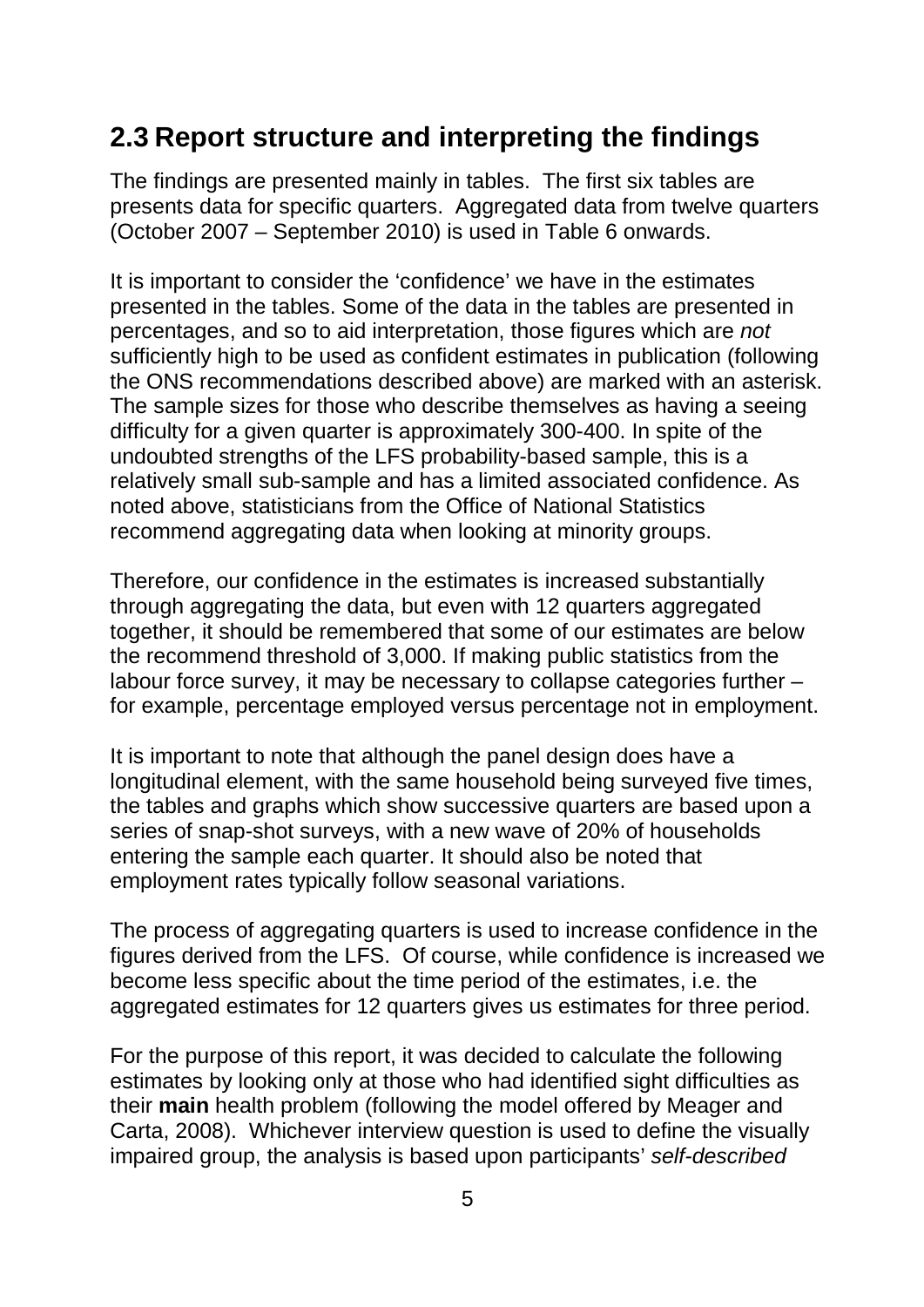disabilities (in this case, those who describe themselves as having a seeing difficulty). If we compare this to employment estimates generated through other surveys which sampled people who were registered as sight impaired (partially sighted) or severely sight impaired (blind) (e.g. Network 1000) we would highlight the following likely differences:

- a) There are higher estimated numbers of this group compared to the registered working age population (Based upon above definitions: Long-term disabled with seeing difficulty estimate of 110,000; All people with a seeing difficulty estimate of 180,000; Registered as sight impaired or severely sight impaired estimate of 68,000).
- b) The sample drawn from the Labour Force Survey is likely to *include* people who have less severe visual impairment than those who are registered as sight impaired or severely sight impaired.
- c) The sample drawn from the Labour Force Survey is more likely to *exclude* people who have significant additional complex needs compared with those who are registered as sight impaired or severely sight impaired (in particular those who would describe another disability as their 'primary' disability).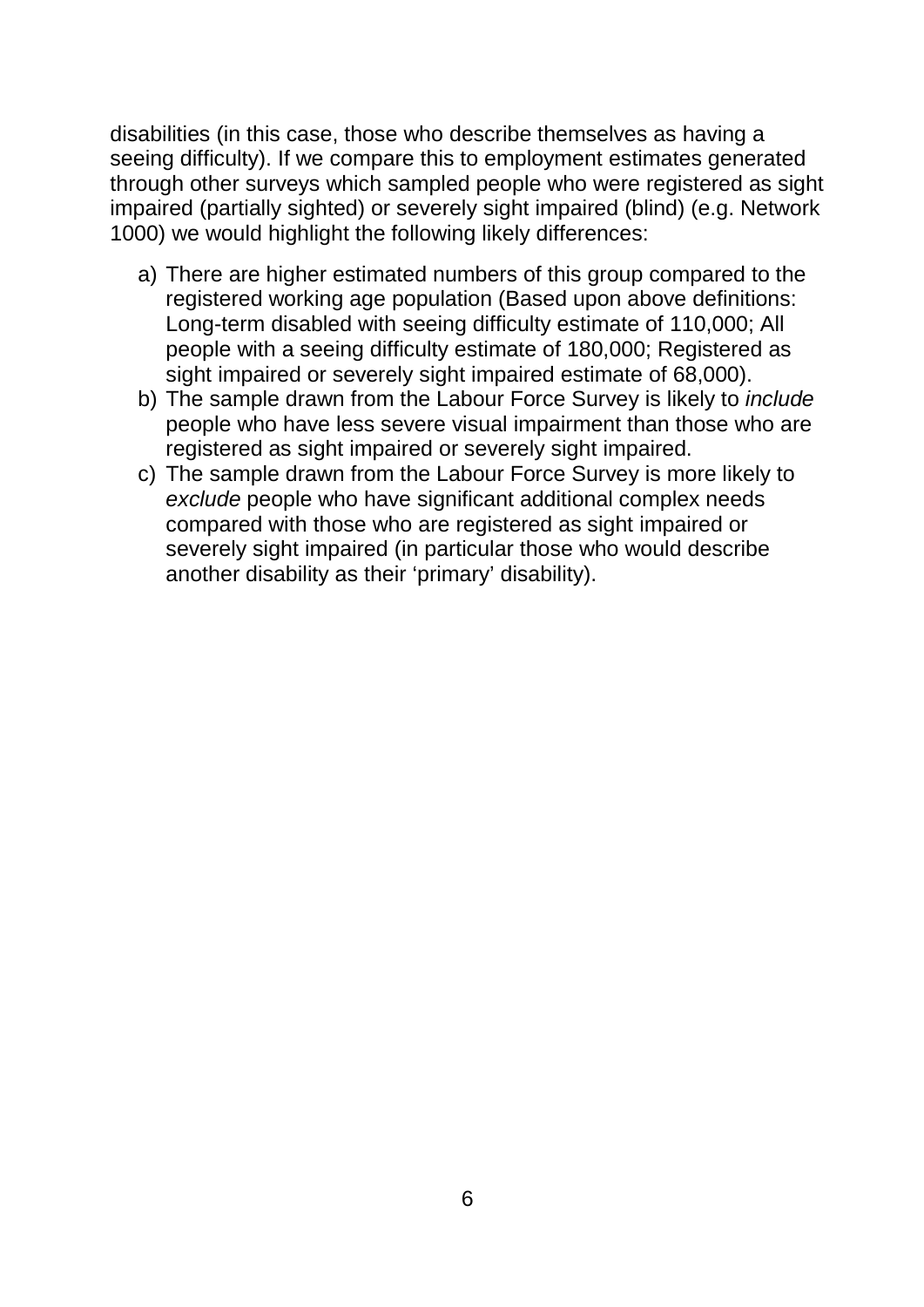## **2.4 List of Tables:**

[Table 1 Economic activity of those of a working age January-March 2010,](#page-10-0)  [Labour Force Survey](#page-10-0)

[Table 2. Economic activity of those of a working age January-March 2010,](#page-10-1)  [Labour Force Survey](#page-10-1)

[Table 3. Economic activity of those of a working age January-March 2010,](#page-11-0)  [Labour Force Survey](#page-11-0)

[Table 4. Economic activity of those of a working age January-March 2010,](#page-13-0)  [Labour Force Survey \(for reference, this can be compared to page 33 of](#page-13-0)  [Meager and Carta \(2008\)](#page-13-0)

[Table 5. Economic activity of those of a working age July –](#page-14-0) September [2010, Labour Force Survey \(for reference, this can be compared to page](#page-14-0)  [33 of Meager and Carta \(2008\)](#page-14-0)

[Table 6. Comparison of Employment Rates over the last 12 quarters](#page-16-0)  [\(October-December 2007 until July-September 2010\) for those who](#page-16-0)  [describe themselves as having a seeing difficulty and all working age](#page-16-0)  [population \(Labour Force Survey\)](#page-16-0)

[Table 7. Economic activity of those of a working age aggregated over](#page-17-0) 12 quarters between October 2007 – [September 2010, Labour Force Survey](#page-17-0)  [\(for reference, this can be compared to page 33 of Meager and Carta](#page-17-0)  [\(2008\)](#page-17-0)

[Table 8. Economic activity of those of a working age aggregated over 12](#page-18-0)  quarters between October 2007 – [September 2010, Labour Force Survey](#page-18-0)

[Table 9. Economic activity of those of a working age aggregated over 12](#page-20-0)  quarters between October 2007 – [September 2010, Labour Force Survey](#page-20-0)  – [Aged 16-18](#page-20-0)

[Table 10. Economic activity of those of a working age aggregated over 12](#page-21-0)  quarters between October 2007 – [September 2010, Labour Force Survey](#page-21-0)  – [aged 19-25](#page-21-0)

[Table 11. Economic activity of those of a working age aggregated over 12](#page-22-0)  quarters between October 2007 – [September 2010, Labour Force Survey](#page-22-0)  – [aged 26-39](#page-22-0)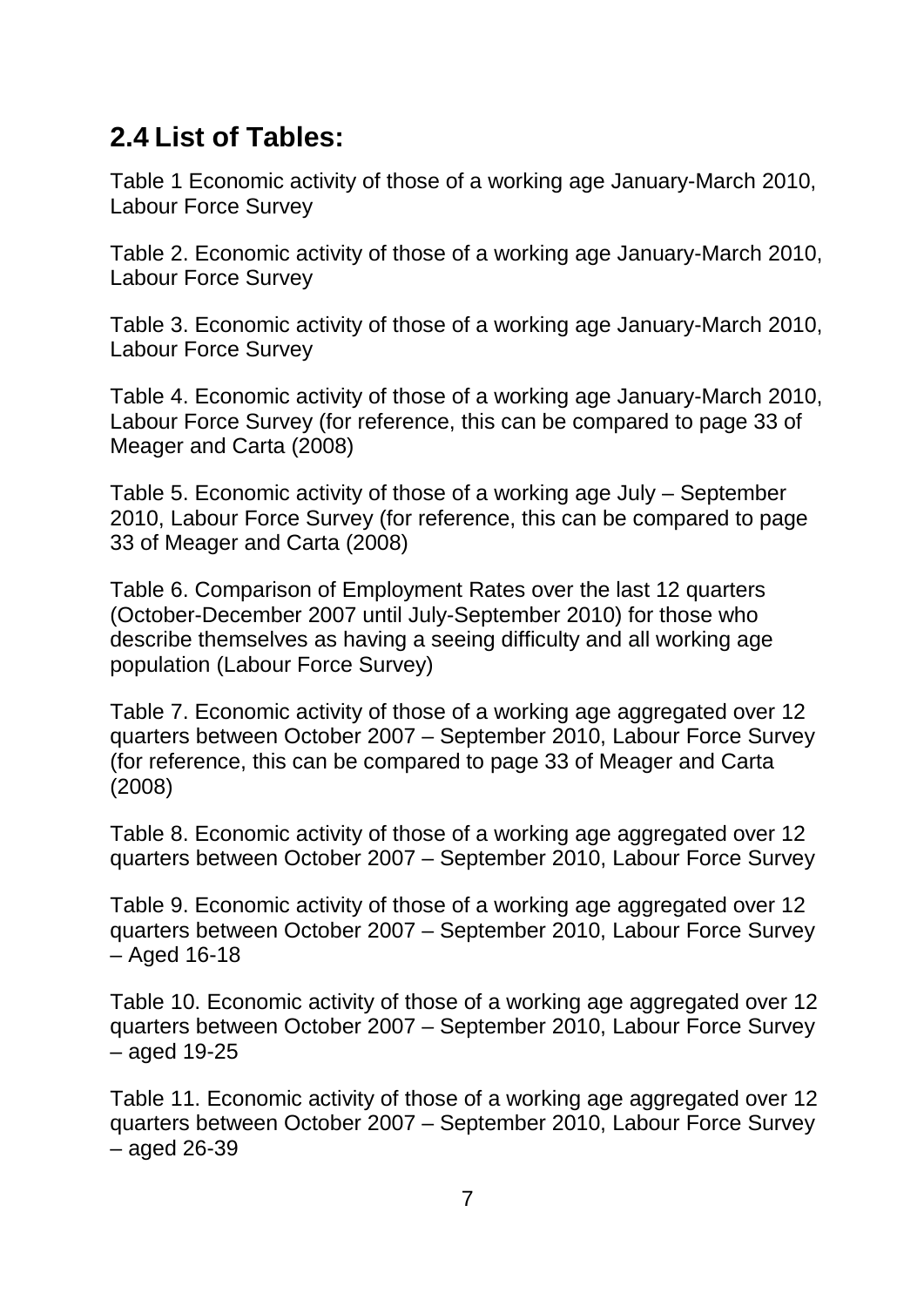[Table 12. Economic activity of those of a working age aggregated over 12](#page-23-0)  quarters between October 2007 – [September 2010, Labour Force Survey](#page-23-0)  – [aged 40-54](#page-23-0)

[Table 13. Economic activity of those of a working age aggregated over 12](#page-24-0)  quarters between October 2007 – [September 2010, Labour Force Survey](#page-24-0)  – [aged 55-64](#page-24-0)

[Table 14. Economic activity \(using categories from Network 1000 survey\)](#page-25-0)  [of those of a working age aggregated over 12 quarters between October](#page-25-0)  2007 – [September 2010, Labour Force Survey –](#page-25-0) Aged 16-18

Table 15. Economic activity (using [categories from Network 1000 survey\)](#page-26-0)  [of those of a working age aggregated over 12 quarters between October](#page-26-0)  2007 – [September 2010, Labour Force Survey –](#page-26-0) aged 19-25

[Table 16. Economic activity \(using categories from Network 1000 survey\)](#page-27-0)  [of those of a working age aggregated over 12 quarters between October](#page-27-0)  2007 – [September 2010, Labour Force Survey –](#page-27-0) aged 26-39

[Table 17. Economic activity \(using categories from Network 1000 survey\)](#page-28-0)  [of those of a working age aggregated over 12 quarters between October](#page-28-0)  2007 – [September 2010, Labour Force Survey –](#page-28-0) aged 40-54

[Table 18. Economic activity \(using categories from Network 1000 survey\)](#page-29-0)  [of those of a working age aggregated over 12 quarters between October](#page-29-0)  2007 – [September 2010, Labour Force Survey –](#page-29-0) aged 55-64

[Table 19. Duration of unemployment for those of a working age](#page-30-0)  [aggregated over 12 quarters between October 2007 –](#page-30-0) September 2010, [Labour Force Survey](#page-30-0)

[Table 20. Duration of ILO unemployment for those of a working age](#page-30-1)  [aggregated over 12 quarters between October 2007 –](#page-30-1) September 2010, [Labour Force Survey](#page-30-1)

[Table 21. Economic Activity of Long-term disabled with a seeing difficulty](#page-31-0)  (by education) – [Aggregated over 12 quarters between October 2007 –](#page-31-0) [September 2010, Labour Force Survey](#page-31-0)

[Table 22. Economic Activity of all people with a seeing difficulty \(by](#page-32-0)  education) – [Aggregated over 12 quarters between October 2007 –](#page-32-0) [September 2010, Labour Force Survey](#page-32-0)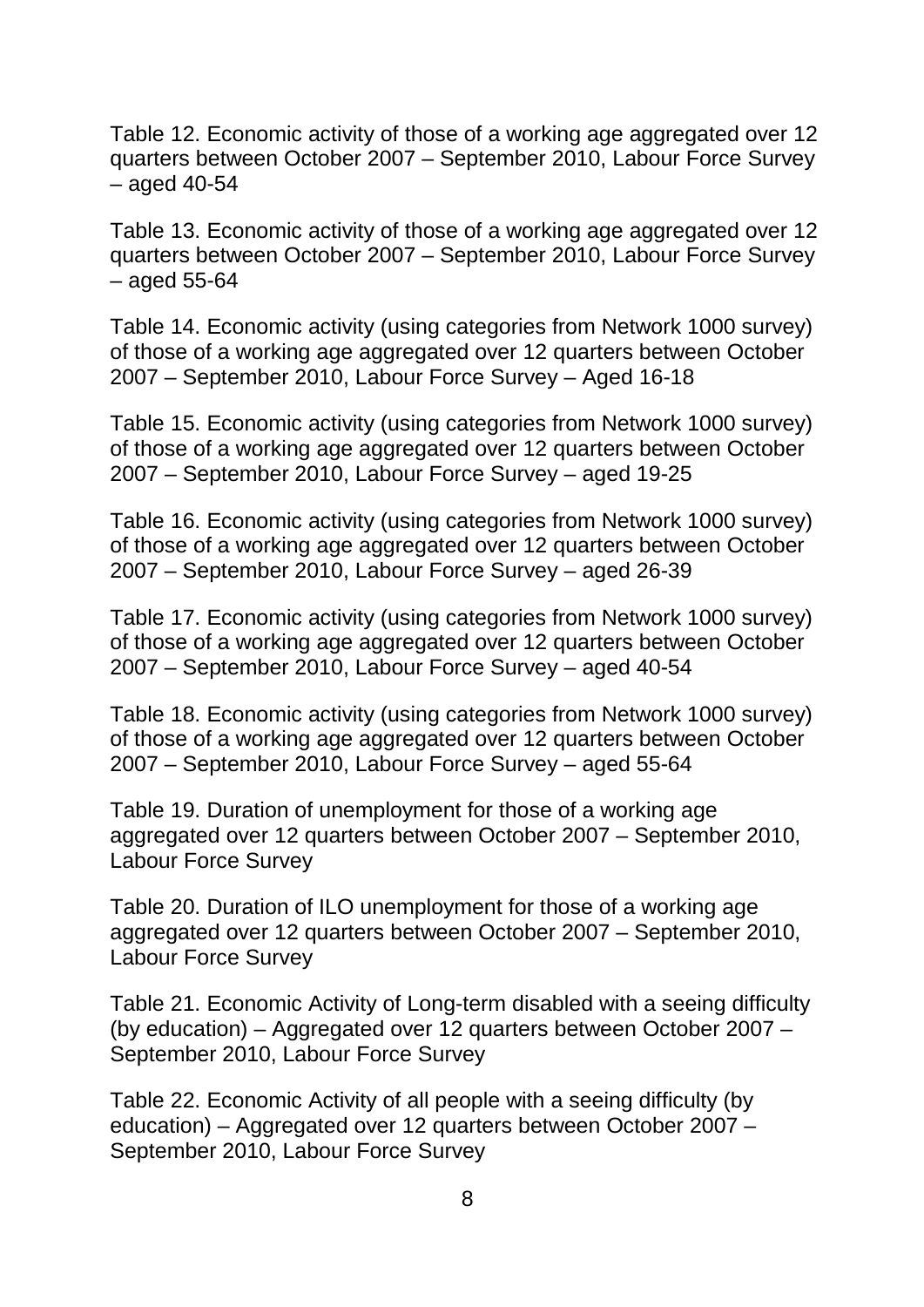[Table 23. Economic Activity of whole population \(by education\) –](#page-33-0) [Aggregated over 12 quarters between October 2007 –](#page-33-0) September 2010, [Labour Force Survey](#page-33-0)

## **2.5 List of Figures:**

[Figure 1. Comparison of Employment Rates over the last 12 quarters](#page-15-0)  [\(October-December 2007 until July-September 2010\) for those who](#page-15-0)  describe themselves as having [a seeing difficulty and all working age](#page-15-0)  [population \(Labour Force Survey\)](#page-15-0)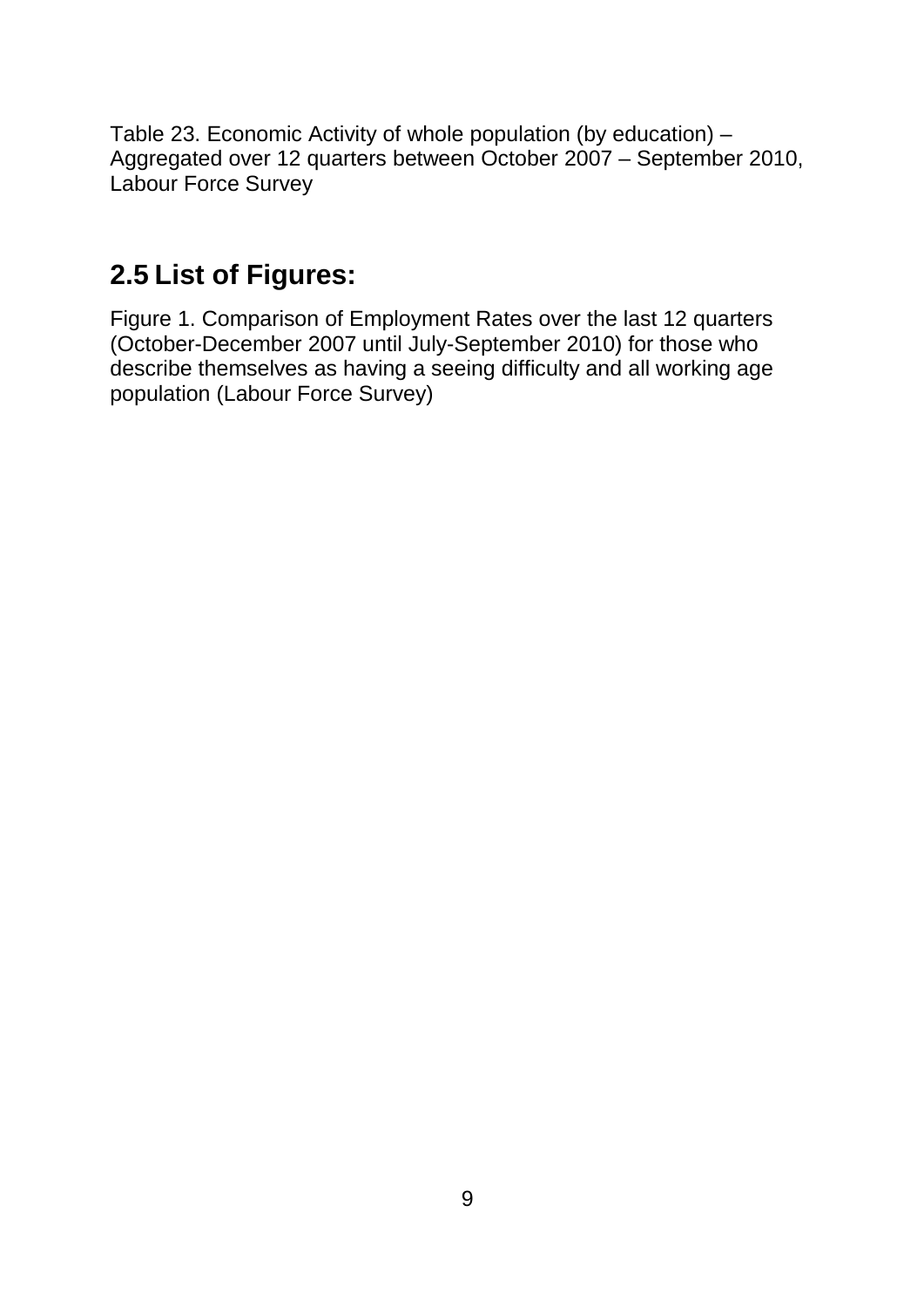## **3 Findings – for individual quarters**

### <span id="page-10-0"></span>**Table 1 Economic activity of those of a working age January-March 2010, Labour Force Survey**

| Activity         | Frequency<br>$-$ Sight<br>difficulties<br>main<br>health<br>problem<br>(N) | $Percent -$<br>Sight<br>difficulties<br>main<br>health<br>problem<br>'%) | Frequency<br>whole data<br>set (N) | Percent<br>whole data<br>set $(\%)$ |
|------------------|----------------------------------------------------------------------------|--------------------------------------------------------------------------|------------------------------------|-------------------------------------|
| In employment    | 107,129                                                                    | 59.6%                                                                    | 27,314,015                         | 71.8%                               |
| ILO unemployed   | 14,912                                                                     | 8.3%                                                                     | 2,458,855                          | 6.5%                                |
| Inactive         | 57,747                                                                     | 32.1%                                                                    | 8,262,635                          | 21.7%                               |
| Total (Weighted) | 179,788                                                                    | 100.0%                                                                   | 38,035,505                         | 100.0%                              |

#### <span id="page-10-1"></span>**Table 2. Economic activity of those of a working age January-March 2010, Labour Force Survey**

| Activity              | $Frequency -$<br>Sight<br>difficulties<br>main health<br>problem<br>(N) | $Percent -$<br>Sight<br>difficulties<br>main health<br>problem<br>(%) | Frequency<br>whole data<br>set (N) | Percent<br>whole data<br>set $(\%)$ |
|-----------------------|-------------------------------------------------------------------------|-----------------------------------------------------------------------|------------------------------------|-------------------------------------|
| Employee              | 89,719                                                                  | 49.9%                                                                 | 23,565,805                         | 62.0%                               |
| <b>Self Employed</b>  | 17,410                                                                  | 9.7%                                                                  | 3,564,155                          | 9.4%                                |
| Government            | $0^*$                                                                   | 0.0%                                                                  | 127,971                            | 0.3%                                |
| employment and        |                                                                         |                                                                       |                                    |                                     |
| training programmes   |                                                                         |                                                                       |                                    |                                     |
| Unpaid family member  | $0^*$                                                                   | 0.0%                                                                  | 56,084                             | 0.1%                                |
| <b>ILO Unemployed</b> | 14,912                                                                  | 8.3%                                                                  | 2,458,855                          | 6.5%                                |
| Economically inactive | $1,444*$                                                                | 0.8%                                                                  | 272,962                            | 0.7%                                |
| - looking for work    |                                                                         |                                                                       |                                    |                                     |
| Economically inactive | 15,696                                                                  | 8.7%                                                                  | 2,029,662                          | 5.3%                                |
| - wanting work        |                                                                         |                                                                       |                                    |                                     |
| Economically inactive | 40,607                                                                  | 22.6%                                                                 | 5,960,011                          | 15.7%                               |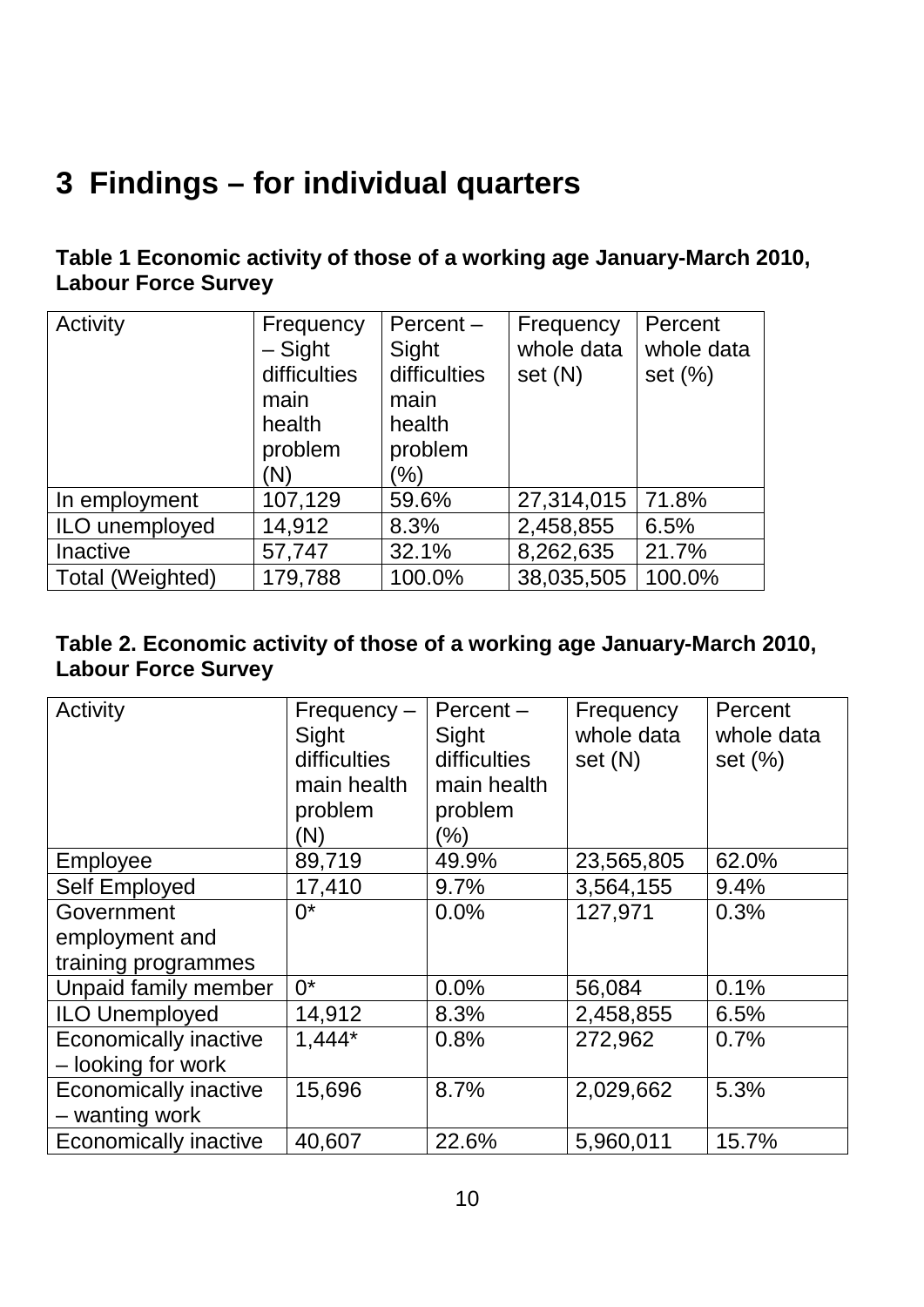| - neither wanting nor                                                                                                                                                                                                          |         |                                                   |            |        |
|--------------------------------------------------------------------------------------------------------------------------------------------------------------------------------------------------------------------------------|---------|---------------------------------------------------|------------|--------|
| seeking work                                                                                                                                                                                                                   |         |                                                   |            |        |
| Total (Weighted)                                                                                                                                                                                                               | 179,788 | 100.0%                                            | 38,035,505 | 100.0% |
| and the contract of the contract of the contract of the contract of the contract of the contract of the contract of the contract of the contract of the contract of the contract of the contract of the contract of the contra |         | $\lambda$ $\lambda$ $\lambda$ $\lambda$ $\lambda$ |            |        |

 $* =$  not sufficiently high for publication (less than 10,000)

#### <span id="page-11-0"></span>**Table 3. Economic activity of those of a working age January-March 2010, Labour Force Survey**

| <b>Activity</b>      | <b>Frequency</b><br><b>Percent</b> |                   | <b>Frequency</b> | <b>Percent</b> |
|----------------------|------------------------------------|-------------------|------------------|----------------|
|                      | - Sight                            | - Sight           | whole            | whole          |
|                      | difficulties                       | difficulties      | data set         | data set       |
|                      | main                               | main              | (N)              | (%)            |
|                      | health                             | health            |                  |                |
|                      | problem<br>(N)                     | problem<br>$(\%)$ |                  |                |
| Employee             | 89,719                             | 49.9%             | 23,565,805       | 62.0%          |
| Self-employed        | 17,410                             | 9.7%              | 3,564,155        | 9.4%           |
| Government           | $0^*$                              | 0.0%              | 127,971          | 0.3%           |
| employment and       |                                    |                   |                  |                |
| training programme   |                                    |                   |                  |                |
| <b>Unpaid family</b> | $0^*$                              | 0.0%              | 56,084           | 0.1%           |
| worker               |                                    |                   |                  |                |
| ILO unemployed       | 14,912                             | 8.3%              | 2,458,855        | 6.5%           |
| <b>Economically</b>  |                                    |                   |                  |                |
| Inactive - looking   |                                    |                   |                  |                |
| for work             |                                    |                   |                  |                |
| <b>Student</b>       | $0^*$                              | 0.0%              | 130,052          | 0.3%           |
| Looking after        | $0^*$                              | 0.0%              | 45,555           | 0.1%           |
| family, home         |                                    |                   |                  |                |
| Temporarily sick or  | $0^*$                              | 0.0%              | 13,819           | 0.0%           |
| injured              |                                    |                   |                  |                |
| Long-term sick or    | $\overline{0^*}$                   | 0.0%              | 10,216           | 0.0%           |
| disabled             |                                    |                   |                  |                |
| Other reason         | $0^*$                              | 0.0%              | 54,402           | 0.1%           |
| No reason given      | $1,444*$                           | 0.0%              | 18,918           | 0.0%           |
| <b>Economically</b>  |                                    |                   |                  |                |
| inactive – wanting   |                                    |                   |                  |                |
| work:                |                                    |                   |                  |                |
| Waiting results of   | $0^*$                              | 0.0%              | 15,218           | 0.0%           |
| job application      |                                    |                   |                  |                |
| <b>Student</b>       | 550*                               | 0.3%              | 436,093          | 1.1%           |
| Looking after        | $3,509*$                           | 2.0%              | 551,895          | 1.5%           |
| family, home         |                                    |                   |                  |                |
| Temporarily sick or  | 1,296*                             | 0.7%              | 96,249           | 0.3%           |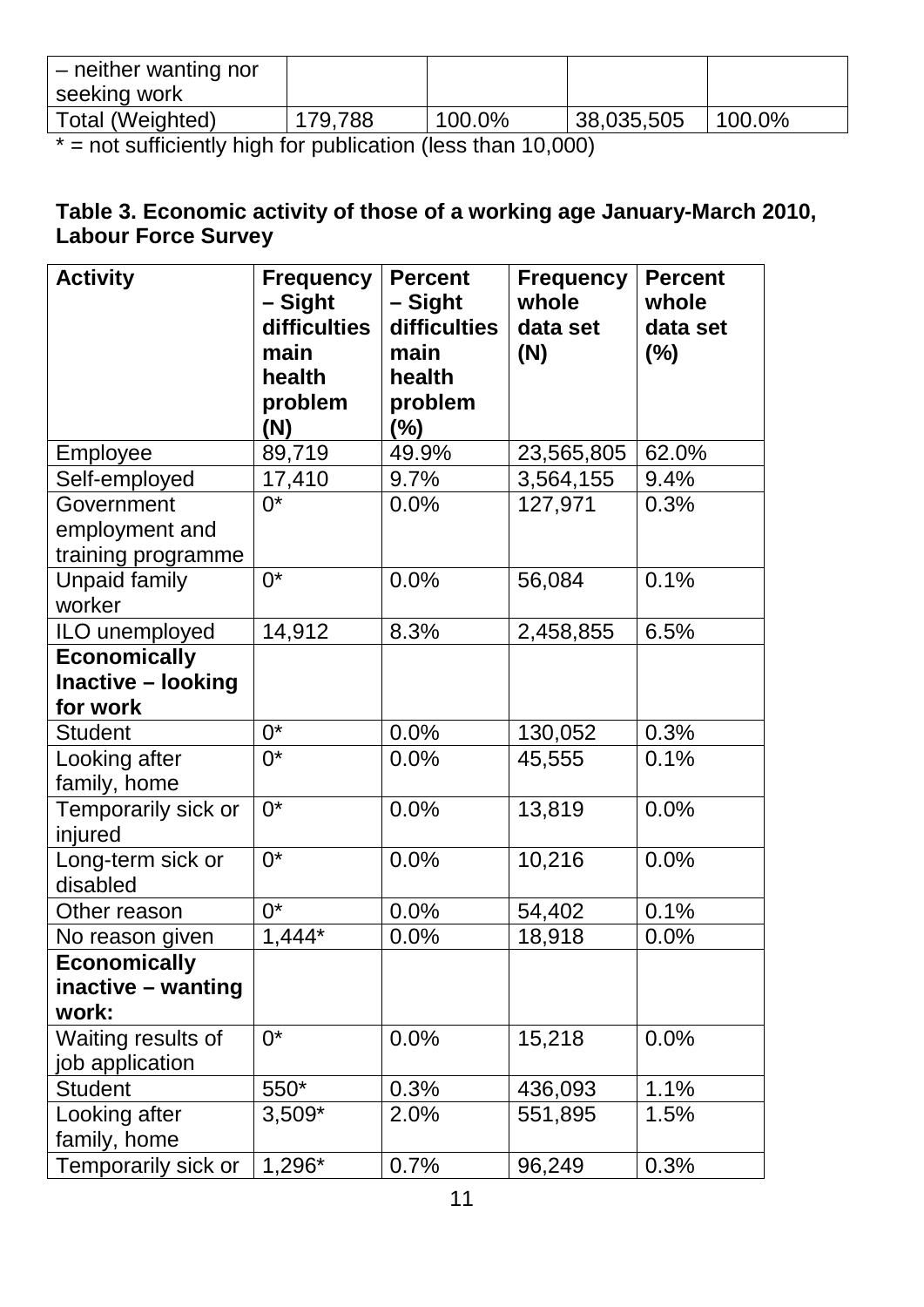| injured                        |                  |        |            |        |
|--------------------------------|------------------|--------|------------|--------|
| Long term sick or<br>disabled  | 8,836*           | 4.9%   | 638,447    | 1.7%   |
| Believes no jobs               | 432*             | 0.2%   | 50,191     | 0.1%   |
| available                      |                  |        |            |        |
| Not yet started                | $1,073*$         | 0.6%   | 61,096     | 0.2%   |
| looking                        |                  |        |            |        |
| Does not need or               | $0^*$            | 0.0%   | 26,252     | 0.1%   |
| want employment                |                  |        |            |        |
| Retired from paid<br>work      | $\overline{0^*}$ | 0.0%   | 30,828     | 0.1%   |
| Other reason                   | $0^*$            | 0.0%   | 122,609    | 0.3%   |
| No reason given                | $0^*$            | 0.0%   | 784*       | 0.0%   |
| <b>Economically</b>            |                  |        |            |        |
| inactive - neither             |                  |        |            |        |
| wanting nor                    |                  |        |            |        |
| seeking work:                  |                  |        |            |        |
| Waiting results of             | $0^*$            | 0.0%   | 7,307*     | 0.0%   |
| job application                |                  |        |            |        |
| <b>Student</b>                 | 4,647*           | 2.6%   | 1,894,218  | 5.0%   |
| Looking after                  | 11,187           | 6.2%   | 1,630,433  | 4.3%   |
| family, home                   |                  |        |            |        |
| Temporarily sick or<br>injured | $0^*$            | 0.0%   | 62,976     | 0.2%   |
| Long term sick or<br>disabled  | 17,430           | 9.7%   | 1,390,587  | 3.7%   |
| Believes no jobs<br>available  | $0^*$            | 0.0%   | 15,408     | 0.0%   |
| Not yet started<br>looking     | $0^*$            | 0.0%   | 20,437     | 0.1%   |
| Does not need or               | $0^*$            | 0.0%   | 155,967    | 0.4%   |
| want employment                |                  |        |            |        |
| Retired from paid              | $6,242*$         | 3.5%   | 562,587    | 1.5%   |
| work                           |                  |        |            |        |
| Other reason                   | 551*             | 0.3%   | 139,643    | 0.4%   |
| No reason given                | 550*             | 0.3%   | 80,448     | 0.2%   |
| Total (Weighted)               | 179,788          | 100.0% | 38,035,505 | 100.0% |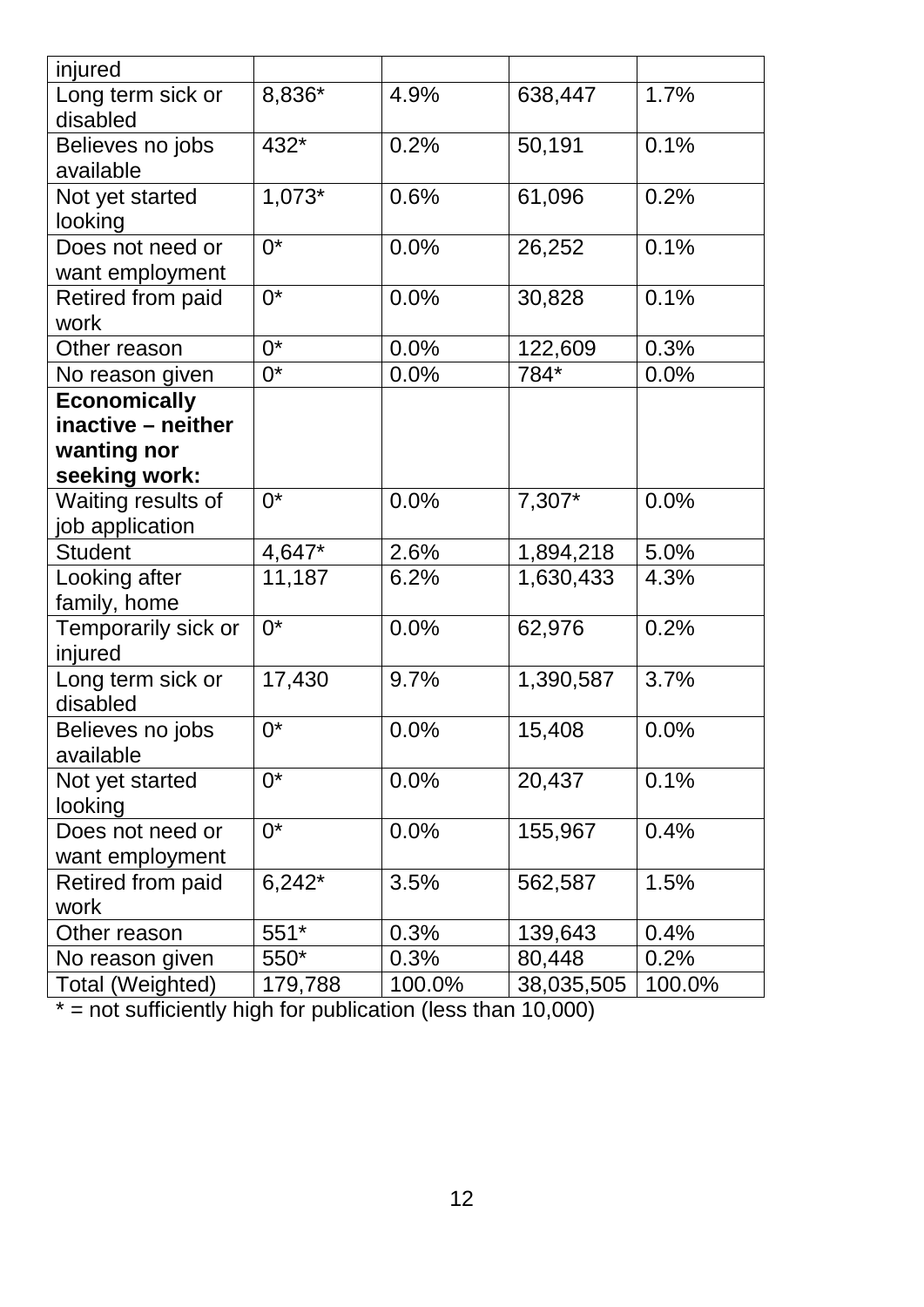### <span id="page-13-0"></span>**Table 4. Economic activity of those of a working age January-March 2010, Labour Force Survey (for reference, this can be compared to page 33 of Meager and Carta (2008)**

| Activity                                                          | Long-<br>term<br>disabled<br>with<br>seeing<br>difficulty<br>$(\%)$ | <b>Not</b><br>disabled<br>with<br>seeing<br>difficulty<br>(% ) | All<br>people<br>with a<br>seeing<br>difficulty<br>(% ) | Other<br>long-term<br>disabled<br>(% ) | <b>Not</b><br>disabled<br>and<br>without a<br>seeing<br>difficulty<br>(% ) | <b>Total</b><br>(% ) |
|-------------------------------------------------------------------|---------------------------------------------------------------------|----------------------------------------------------------------|---------------------------------------------------------|----------------------------------------|----------------------------------------------------------------------------|----------------------|
| Employee                                                          | 40.3%                                                               | 65.0%                                                          | 49.9%                                                   | 43.1%                                  | 66.6%                                                                      | 62.0%                |
| Self employed                                                     | 8.9%*                                                               | 11.0%*                                                         | 9.7%                                                    | 7.2%                                   | 9.9%                                                                       | 9.4%                 |
| ILO unemployed                                                    | $0.0\%$ *                                                           | $0.0\%$ *                                                      | $0.0\%$ *                                               | 0.4%                                   | 0.3%                                                                       | 0.3%                 |
| Government<br>employment and<br>training<br>programmes            | $0.0\%$ *                                                           | $0.0\%$ *                                                      | $0.0\%$ *                                               | 0.2%                                   | 0.1%                                                                       | 0.1%                 |
| <b>Unpaid family</b><br>member                                    | 8.6%*                                                               | $7.9\%$ *                                                      | 8.3%                                                    | 6.4%                                   | 6.5%                                                                       | 6.5%                 |
| Economically<br>$inactive - looking$<br>for work                  | $1.3\%$ *                                                           | $0.0\%$ *                                                      | $0.8\%$ *                                               | 0.7%                                   | 0.7%                                                                       | 0.7%                 |
| Economically<br>inactive $-$<br>wanting work                      | 12.0%                                                               | $3.7\%$ *                                                      | 8.7%                                                    | 12.7%                                  | 3.5%                                                                       | 5.3%                 |
| Economically<br>inactive – neither<br>wanting nor<br>seeking work | 29.0%                                                               | 12.5%*                                                         | 22.6%                                                   | 29.2%                                  | 12.3%                                                                      | 15.7%                |
| Total (N)<br>(Weighted)                                           | 109,670                                                             | 70,118                                                         | 179,788                                                 | 7,417,69<br>8                          | 30,438,01<br>9                                                             | 38,035,<br>505       |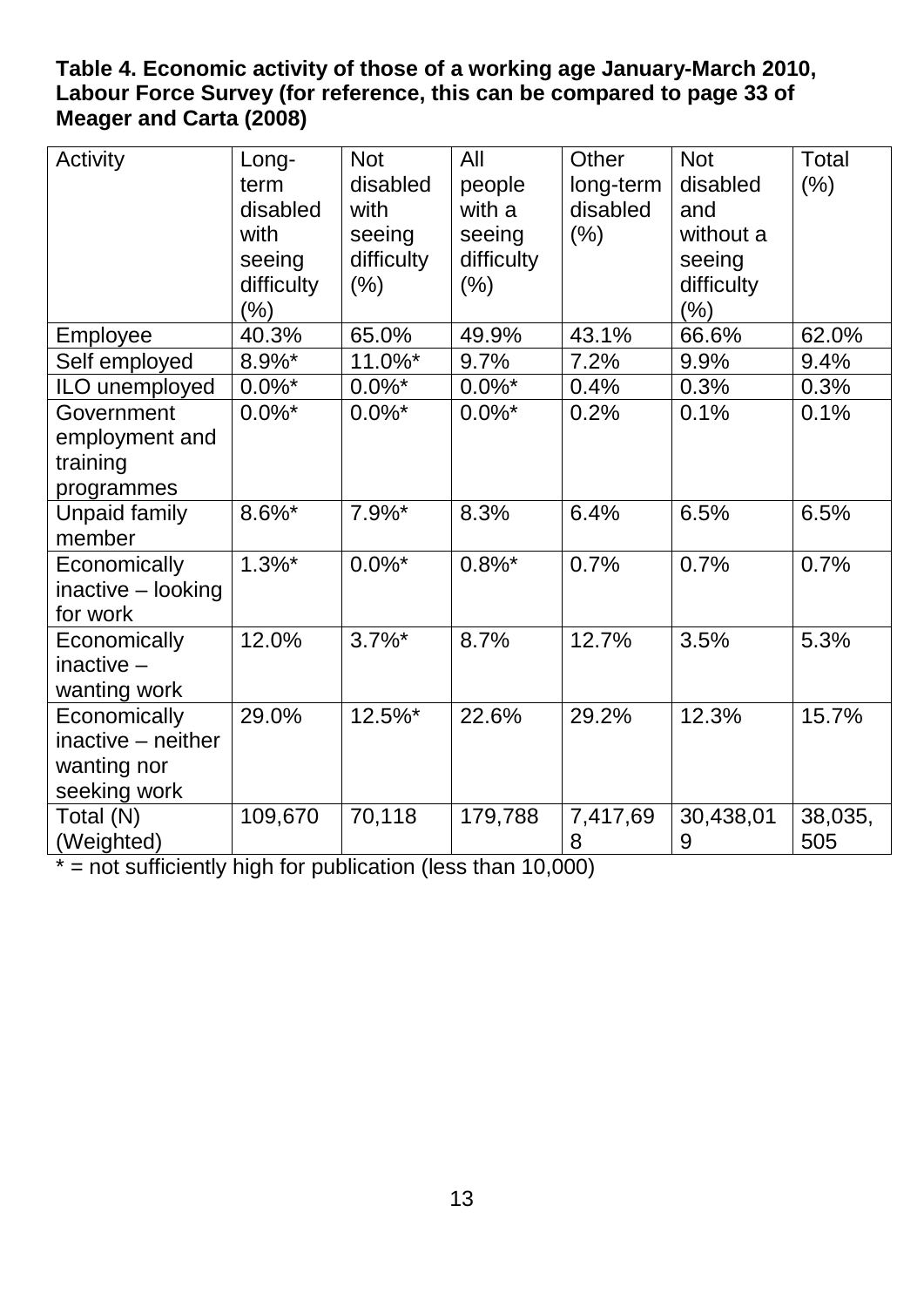### <span id="page-14-0"></span>**Table 5. Economic activity of those of a working age July – September 2010, Labour Force Survey (for reference, this can be compared to page 33 of Meager and Carta (2008)**

| Activity                                                          | Long-<br>term<br>disabled<br>with<br>seeing<br>difficulty<br>$(\% )$ | <b>Not</b><br>disabled<br>with<br>seeing<br>difficulty<br>(% ) | All<br>people<br>with a<br>seeing<br>difficulty<br>$(\% )$ | Other<br>long-term<br>disabled<br>(% ) | <b>Not</b><br>disabled<br>and<br>without a<br>seeing<br>difficulty<br>$(\% )$ | Total<br>(% ) |
|-------------------------------------------------------------------|----------------------------------------------------------------------|----------------------------------------------------------------|------------------------------------------------------------|----------------------------------------|-------------------------------------------------------------------------------|---------------|
| Employee                                                          | 42.4%                                                                | 73.0%                                                          | 55.6%                                                      | 43.2%                                  | 67.9%                                                                         | 62.9%         |
| Self employed                                                     | $4.7\%$ *                                                            | 11.5%*                                                         | 7.6%                                                       | 7.7%                                   | 10.0%                                                                         | 9.5%          |
| ILO unemployed                                                    | $0.7\%$ *                                                            | $0.8\%$ *                                                      | $0.7\%$ *                                                  | 0.4%                                   | 0.3%                                                                          | 0.3%          |
| Government<br>employment and<br>training<br>programmes            | $0.0\%$ *                                                            | $0.0\%$ *                                                      | $0.0\%$ *                                                  | 0.2%                                   | 0.2%                                                                          | 0.2%          |
| <b>Unpaid family</b><br>member                                    | 10.9%                                                                | $5.2\%$ *                                                      | 8.5%                                                       | 6.4%                                   | 6.6%                                                                          | 6.5%          |
| Economically<br>inactive - looking<br>for work                    | $0.5\%$ *                                                            | $1.9%$ *                                                       | $1.1\%$ *                                                  | 0.9%                                   | 0.8%                                                                          | 0.8%          |
| Economically<br>$inactive -$<br>wanting work                      | 14.7%                                                                | $0.0\%$ *                                                      | 8.4%                                                       | 12.5%                                  | 3.5%                                                                          | 5.3%          |
| Economically<br>inactive - neither<br>wanting nor<br>seeking work | 26.1%                                                                | $7.6\%$ *                                                      | 18.2%                                                      | 28.8%                                  | 10.9%                                                                         | 14.5%         |
| Total (N)<br>(Weighted)                                           | 106,685                                                              | 80,123                                                         | 186,808                                                    | 7588374                                | 30349101                                                                      | 381242<br>83  |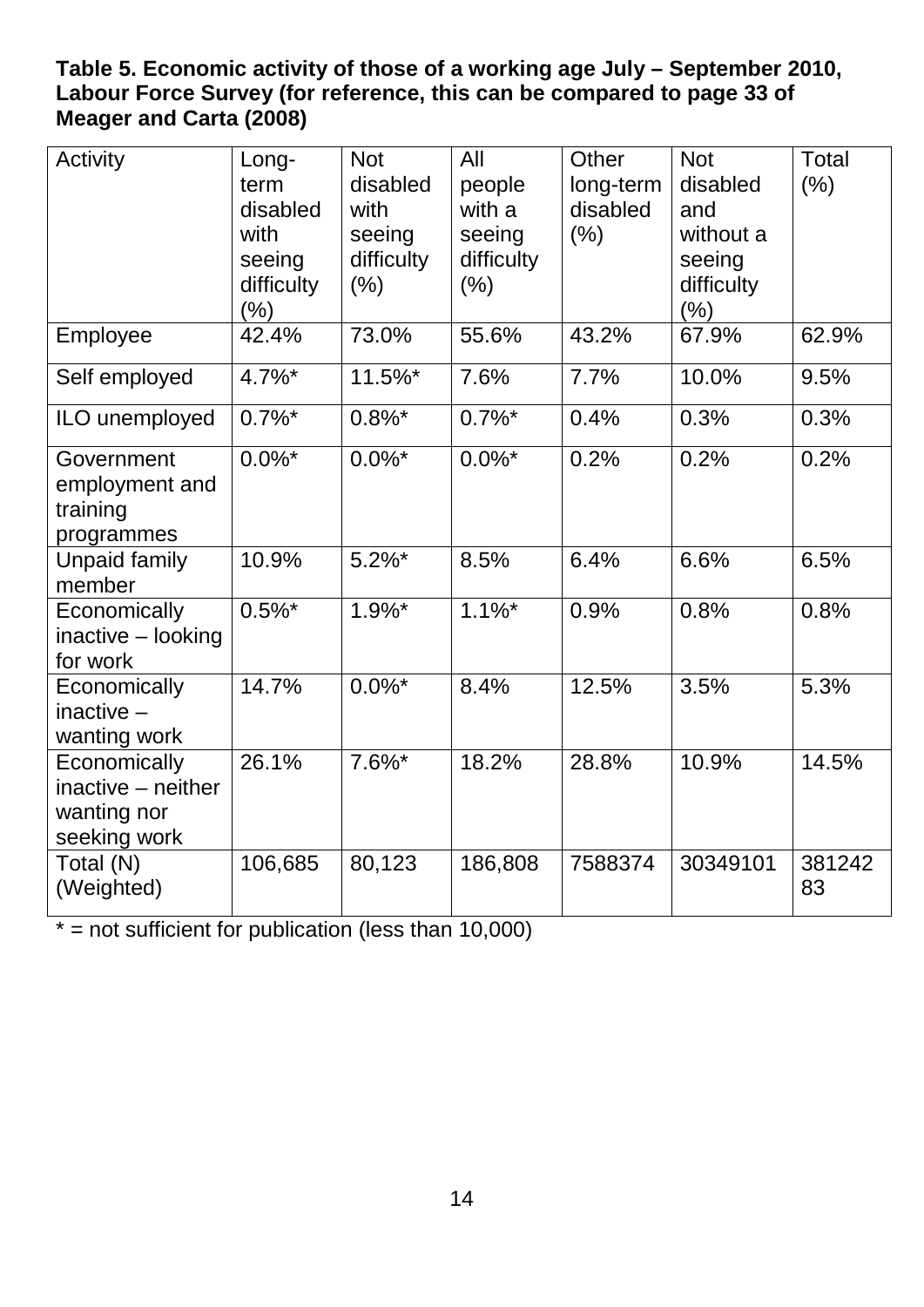## **4 Aggregation of twelve quarters**

<span id="page-15-0"></span>**Figure 1. Comparison of Employment Rates over the last 12 quarters (October-December 2007 until July-September 2010) for those who describe themselves as having a seeing difficulty and all working age population (Labour Force Survey)**



This chart presents estimates over the past 12 quarters and shows the percentage of those surveyed through the Labour Force Survey who reported that they were in employment. The figures are re-presented as a table below. It compares all of those in each quarter who were identified as having a seeing difficulty (sight difficulties were identified as their main health problem, combining those who were classified as long-term disabled and those who were not disabled) with the percentage employed across the whole population.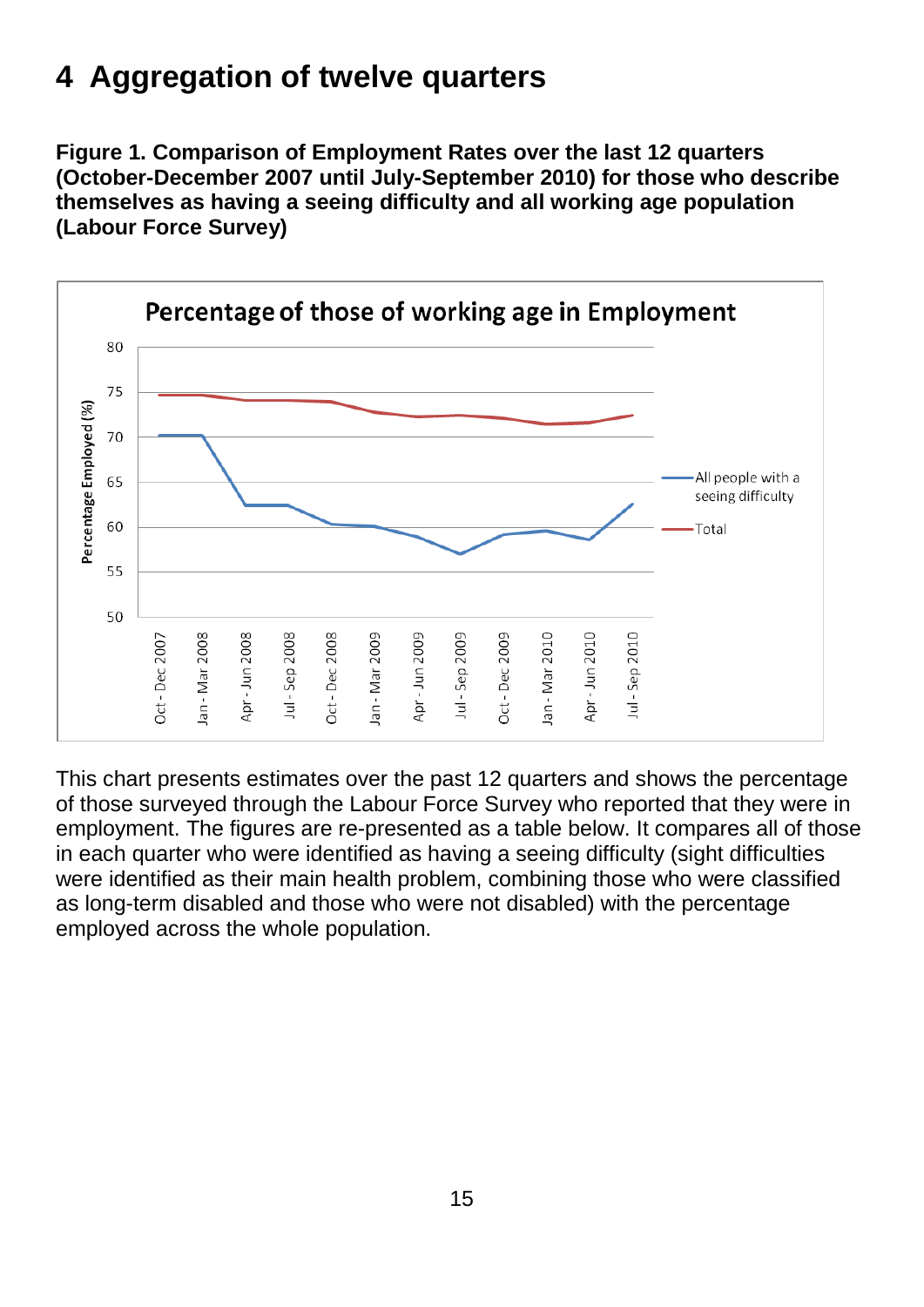**Table 6. Comparison of Employment Rates over the last 12 quarters (October-December 2007 until July-September 2010) for those who describe themselves as having a seeing difficulty and all working age population (Labour Force Survey)**

<span id="page-16-0"></span>

| Quarter               | <b>Percent</b><br><b>Employed:</b>                 | <b>Percent</b><br><b>Employed:</b>               | <b>Percent</b><br>Employed:                  | <b>Percent</b><br><b>Employed:</b>     | <b>Percent</b><br><b>Employed:</b>                           | <b>Percent</b><br><b>Employed:</b> |
|-----------------------|----------------------------------------------------|--------------------------------------------------|----------------------------------------------|----------------------------------------|--------------------------------------------------------------|------------------------------------|
|                       | Long-term<br>disabled<br>with seeing<br>difficulty | <b>Not disabled</b><br>with seeing<br>difficulty | All people<br>with a<br>seeing<br>difficulty | <b>Other long-</b><br>term<br>disabled | <b>Not disabled</b><br>and without<br>a seeing<br>difficulty | <b>Total</b>                       |
| <b>Oct - Dec 2007</b> | 57.6                                               | 85.4                                             | 70.2                                         | 50.4                                   | 80.4                                                         | 74.7                               |
| <b>Jan - Mar 2008</b> | 58.6                                               | 85.4                                             | 70.2                                         | 50.4                                   | 80.1                                                         | 74.7                               |
| Apr - Jun 2008        | 52.5                                               | 77.9                                             | 62.4                                         | 50.3                                   | 79.5                                                         | 74.1                               |
| <b>Jul - Sep 2008</b> | 52.2                                               | 77.9                                             | 62.4                                         | 50.3                                   | 79.5                                                         | 74.1                               |
| <b>Oct - Dec 2008</b> | 47.1                                               | 80.5                                             | 60.3                                         | 50.8                                   | 79.1                                                         | 73.9                               |
| <b>Jan - Mar 2009</b> | 47.3                                               | 79.5                                             | 60.1                                         | 49.6                                   | 78.2                                                         | 72.8                               |
| Apr - Jun 2009        | 45.2                                               | 81.2                                             | 58.9                                         | 49.5                                   | 77.4                                                         | 72.3                               |
| <b>Jul - Sep 2009</b> | 45.1                                               | 75.0                                             | 57.0                                         | 49.4                                   | 77.7                                                         | 72.4                               |
| <b>Oct - Dec 2009</b> | 46.6                                               | 77.1                                             | 59.2                                         | 49.5                                   | 77.3                                                         | 72.1                               |
| <b>Jan - Mar 2010</b> | 49.2                                               | 76.0                                             | 59.6                                         | 50.3                                   | 76.5                                                         | 71.4                               |
| Apr - Jun 2010        | 47.0                                               | 73.9                                             | 58.6                                         | 50.0                                   | 77.1                                                         | 71.6                               |
| <b>Jul - Sep 2010</b> | 47.1                                               | 84.5                                             | 62.6                                         | 50.9                                   | 77.9                                                         | 72.4                               |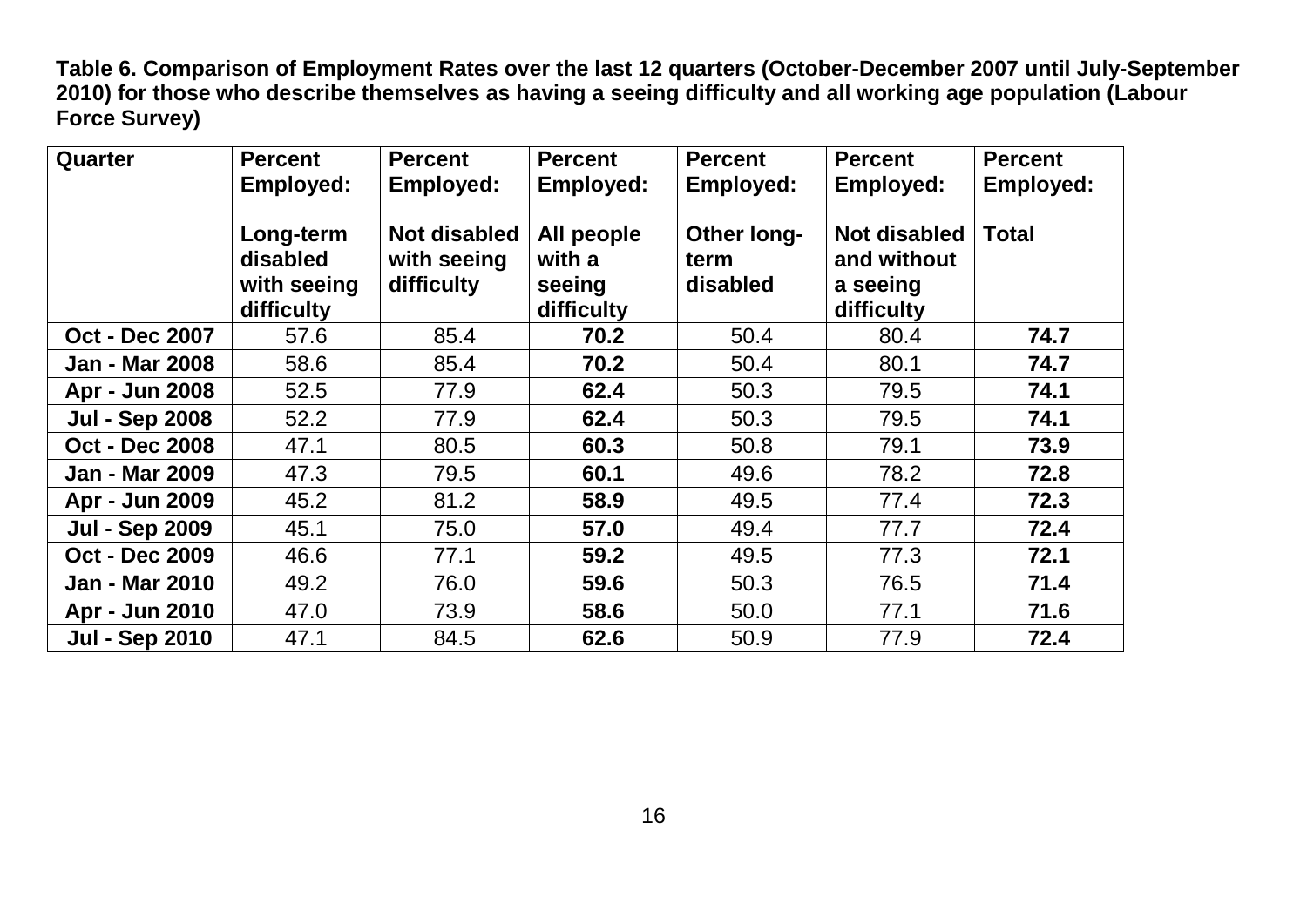## **5 Findings – by aggregated for twelve quarters**

<span id="page-17-0"></span>**Table 7. Economic activity of those of a working age aggregated over 12 quarters between October 2007 – September 2010, Labour Force Survey (for reference, this can be compared to page 33 of Meager and Carta (2008)**

| Activity                                                          | Long-<br>term<br>disabled<br>with<br>seeing<br>difficulty<br>$(\% )$ | <b>Not</b><br>disabled<br>with<br>seeing<br>difficulty<br>(% ) | All<br>people<br>with a<br>seeing<br>difficulty<br>$(\% )$ | Other<br>long-term<br>disabled<br>(% ) | <b>Not</b><br>disabled<br>and<br>without a<br>seeing<br>difficulty<br>$(\% )$ | <b>Total</b><br>(%) |
|-------------------------------------------------------------------|----------------------------------------------------------------------|----------------------------------------------------------------|------------------------------------------------------------|----------------------------------------|-------------------------------------------------------------------------------|---------------------|
| Employee                                                          | 41.6%                                                                | 69.7%                                                          | 52.8%                                                      | 42.9%                                  | 68.6%                                                                         | 63.7%               |
| Self employed                                                     | 7.2%                                                                 | 9.7%                                                           | 8.2%                                                       | 7.2%                                   | 9.8%                                                                          | 9.3%                |
| ILO unemployed                                                    | 7.3%                                                                 | 5.3%                                                           | 6.5%                                                       | 5.7%                                   | 5.5%                                                                          | 5.5%                |
| Government<br>employment and<br>training<br>programmes            | $0.5\%$ *                                                            | $0.2\%$ *                                                      | $0.3\%$ *                                                  | 0.3%                                   | 0.3%                                                                          | 0.3%                |
| Unpaid family<br>member                                           | $0.04\%$ *                                                           | $0.06\%$ *                                                     | $0.04\%$ *                                                 | 0.2%                                   | 0.2%                                                                          | 0.2%                |
| Economically<br>inactive - looking<br>for work                    | $0.9\%$ *                                                            | $1.0\%$ *                                                      | $0.9\%$ *                                                  | 0.7%                                   | 0.7%                                                                          | 0.7%                |
| Economically<br>inactive $-$<br>wanting work                      | 13.4%                                                                | $3.5\%$ *                                                      | 9.4%                                                       | 12.6%                                  | 3.2%                                                                          | 5.0%                |
| Economically<br>inactive – neither<br>wanting nor<br>seeking work | 29.2%                                                                | 10.6%                                                          | 21.7%                                                      | 30.3%                                  | 11.8%                                                                         | 15.3%               |
| Total (N)<br>(Weighted)                                           | 114,221                                                              | 76,551                                                         | 190,772                                                    | 7,072,16<br>5                          | 30,612,86<br>9                                                                | 37,875,<br>806      |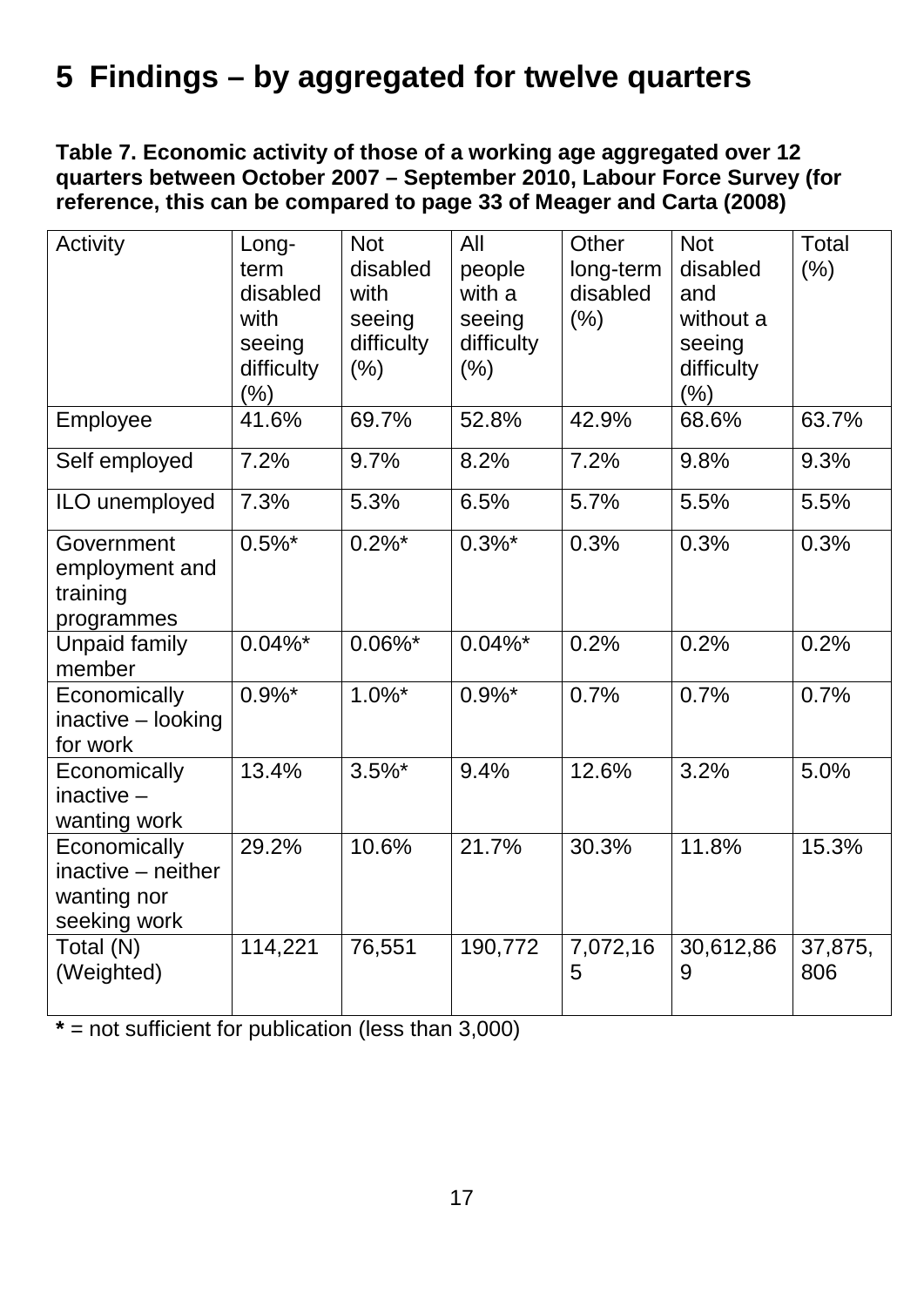#### <span id="page-18-0"></span>**Table 8. Economic activity of those of a working age aggregated over 12 quarters between October 2007 – September 2010, Labour Force Survey**

| Activity                                              | Long-<br>term<br>disabled<br>with<br>seeing<br>difficulty | <b>Not</b><br>disabled<br>with<br>seeing<br>difficulty<br>$(\% )$ | All<br>people<br>with a<br>seeing<br>difficulty<br>$(\% )$ | Other<br>long-<br>term<br>disabled<br>(% ) | <b>Not</b><br>disabled<br>and<br>without a<br>seeing<br>difficulty | Total<br>$(\% )$ |
|-------------------------------------------------------|-----------------------------------------------------------|-------------------------------------------------------------------|------------------------------------------------------------|--------------------------------------------|--------------------------------------------------------------------|------------------|
| Employee                                              | $(\% )$<br>41.6%                                          | 69.7%                                                             | 52.8%                                                      | 42.9%                                      | $(\%)$<br>68.6%                                                    | 63.7%            |
| Self-employed                                         | 7.2%                                                      | 9.7%                                                              | 8.2%                                                       | 7.2%                                       | 9.8%                                                               | 9.3%             |
| Government<br>employment and<br>training programme    | $0.5\%$ *                                                 | $0.2\%$ *                                                         | $0.3\%$ *                                                  | 0.3%                                       | 0.3%                                                               | 0.3%             |
| Unpaid family worker                                  | $0.04\%$ *                                                | $0.1\%$ *                                                         | $0.04\%$ *                                                 | 0.2%                                       | 0.2%                                                               | 0.2%             |
| ILO unemployed                                        | 7.3%                                                      | 5.3%                                                              | 6.5%                                                       | 5.7%                                       | 5.5%                                                               | 5.5%             |
| <b>Economically</b><br>Inactive - looking<br>for work |                                                           |                                                                   |                                                            |                                            |                                                                    |                  |
| <b>Student</b>                                        | $0.2\%$ *                                                 | $1.0\%$ *                                                         | $0.5\%$ *                                                  | 0.1%                                       | 0.3%                                                               | 0.3%             |
| Looking after family,<br>home                         | $0.1\%$ *                                                 | $0.05\%$ *                                                        | $0.1\%$ *                                                  | 0.2%                                       | 0.1%                                                               | 0.1%             |
| Temporarily sick or<br>injured                        | $0.1\%$ *                                                 | $0.0\%$ *                                                         | $0.1\%$ *                                                  | 0.1%                                       | 0.02%                                                              | 0.03%            |
| Long-term sick or<br>disabled                         | $0.1\%$ *                                                 | $0.0\%$ *                                                         | $0.05\%$ *                                                 | 0.1%                                       | $0.0\%$ *                                                          | 0.02%            |
| Other reason                                          | $0.1\%$ <sup>*</sup>                                      | $0.0\%$ <sup>*</sup>                                              | $0.1\%$ <sup>*</sup>                                       | 0.1%                                       | 0.2%                                                               | 0.2%             |
| No reason given                                       | $0.2\%$ *                                                 | $0.0\%$ *                                                         | $0.1\%$ *                                                  | 0.1%                                       | 0.04%                                                              | 0.05%            |
| <b>Economically</b><br>inactive - wanting<br>work:    |                                                           |                                                                   |                                                            |                                            |                                                                    |                  |
| Waiting results of job<br>application                 | $0.0\%$ *                                                 | $0.0\%$ *                                                         | $0.0\%$ *                                                  | $0.04\%$ *                                 | 0.04%                                                              | 0.04%            |
| Student                                               | $0.5\%$ *                                                 | $0.8\%$ *                                                         | $0.6\%$ *                                                  | 0.5%                                       | 1.1%                                                               | 1.0%             |
| Looking after family,<br>home                         | $1.3\%$ *                                                 | $1.3\%$ *                                                         | $1.3\%$ *                                                  | 1.7%                                       | 1.3%                                                               | 1.4%             |
| Temporarily sick or<br>injured                        | $0.4\%$ *                                                 | $0.3\%$ *                                                         | $0.3\%$ *                                                  | 0.8%                                       | 0.1%                                                               | 0.2%             |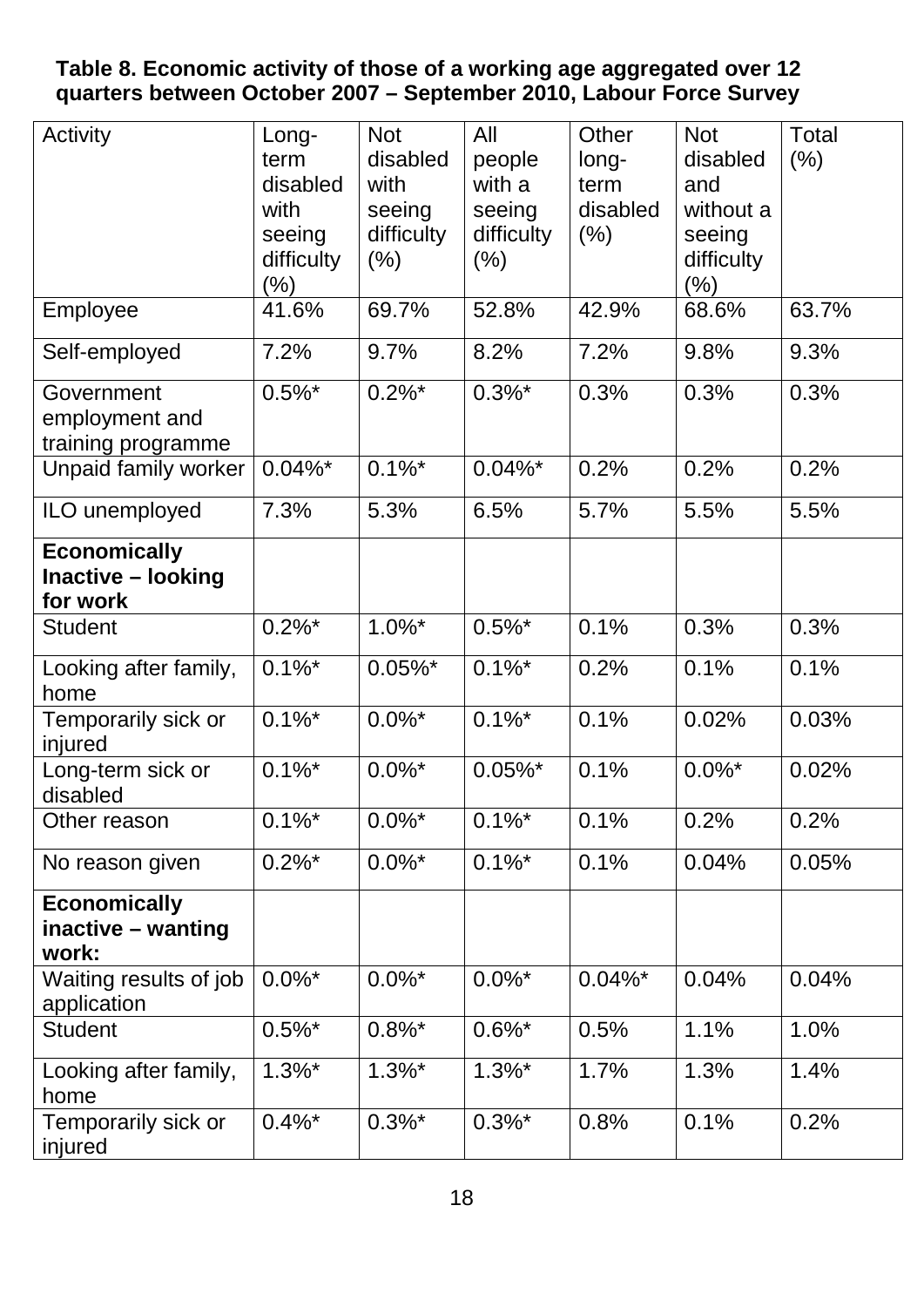| Long term sick or<br>disabled                                             | 10.1%     | $0.1\%$ *  | 6.1%                 | 8.6%          | 0.05%          | 1.7%           |
|---------------------------------------------------------------------------|-----------|------------|----------------------|---------------|----------------|----------------|
| Believes no jobs<br>available                                             | $0.2\%$ * | $0.1\%$ *  | $0.1\%$ *            | 0.2%          | 0.1%           | 0.1%           |
| Not yet started<br>looking                                                | $0.3\%$ * | $0.4\%$ *  | $0.4\%$ *            | 0.2%          | 0.2%           | 0.2%           |
| Does not need or<br>want employment                                       | $0.0\%$ * | $0.1\%$ *  | $0.04\%$ *           | 0.1%          | 0.05%          | 0.05%          |
| <b>Retired from paid</b><br>work                                          | $0.1\%$ * | $0.2\%$ *  | $0.2\%$ *            | 0.1%          | 0.05%          | 0.1%           |
| Other reason                                                              | $0.4\%$ * | $0.2\%$ *  | $0.3\%$ *            | 0.5%          | 0.3%           | 0.3%           |
| No reason given                                                           | $0.0\%$ * | $0.0\%$ *  | $0.0\%$ *            | $0.0\%$ *     | $0.0\%$ *      | $0.0\%$ *      |
| <b>Economically</b><br>inactive - neither<br>wanting nor<br>seeking work: |           |            |                      |               |                |                |
| Waiting results of job<br>application                                     | $0.0\%$ * | $0.0\%$ *  | $0.0\%$ *            | $0.01\%$ *    | 0.01%          | 0.01%          |
| <b>Student</b>                                                            | $2.4\%$ * | $2.6\%$ *  | 2.5%                 | 1.9%          | 5.04%          | 4.4%           |
| Looking after family,<br>home                                             | 4.9%      | $3.8\%$ *  | 4.5%                 | 4.8%          | 4.2%           | 4.3%           |
| Temporarily sick or<br>injured                                            | $0.2\%$ * | $0.1\%$ *  | $0.2\%$ *            | 0.8%          | 0.1%           | 0.2%           |
| Long term sick or<br>disabled                                             | 17.1%     | $0.0\%$ *  | 10.2%                | 18.9%         | 0.1%           | 3.6%           |
| Believes no jobs<br>available                                             | $0.1\%$ * | $0.05\%$ * | $0.1\%$ *            | 0.05%         | 0.02%          | 0.03%          |
| Not yet started<br>looking                                                | $0.1\%$ * | $0.3\%$ *  | $0.2\%$ *            | 0.07%         | 0.07%          | 0.1%           |
| Does not need or<br>want employment                                       | $0.3\%$ * | $0.5\%$ *  | $0.4\%$ *            | 0.5%          | 0.4%           | 0.4%           |
| Retired from paid<br>work                                                 | 3.4%      | $2.9\%$ *  | 3.2%                 | 2.7%          | 1.2%           | 1.5%           |
| Other reason                                                              | $0.5\%$ * | $0.1\%$ *  | $0.4\%$ *            | 0.5%          | 0.4%           | 0.4%           |
| No reason given                                                           | $0.1\%$ * | $0.3\%$ *  | $0.2\%$ <sup>*</sup> | 0.1%          | 0.3%           | 0.3%           |
| Total (Weighted)                                                          | 114,225   | 76,559     | 190,784              | 7,074,16<br>3 | 30,612,8<br>79 | 37,877,82<br>6 |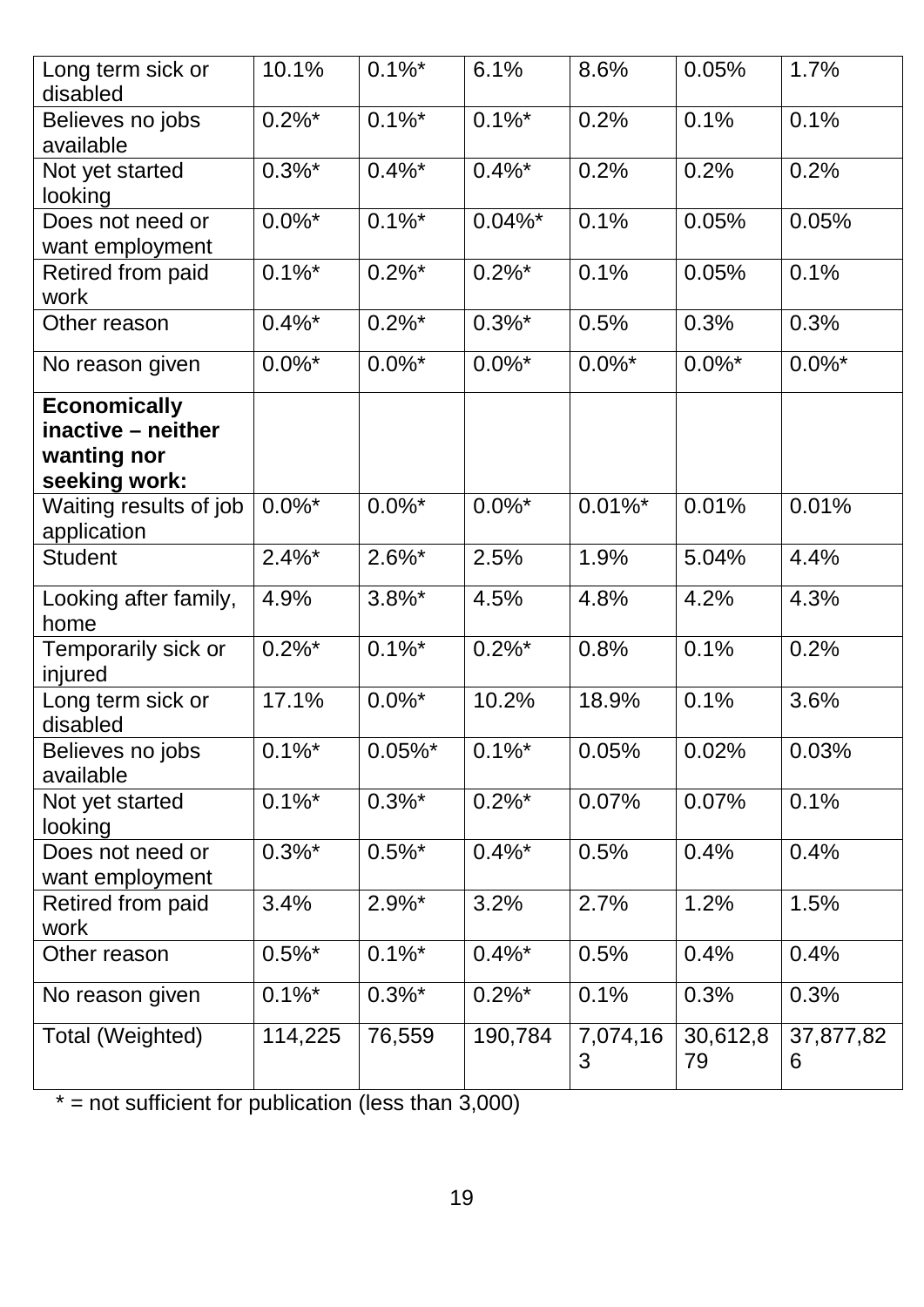#### <span id="page-20-0"></span>**Table 9. Economic activity of those of a working age aggregated over 12 quarters between October 2007 – September 2010, Labour Force Survey – Aged 16-18**

| Activity                                                          | Long-<br>term<br>disabled<br>with<br>seeing<br>difficulty<br>$(\% )$ | <b>Not</b><br>disabled<br>with<br>seeing<br>difficulty<br>(% ) | All<br>people<br>with a<br>seeing<br>difficulty<br>(% ) | Other<br>long-term<br>disabled<br>(% ) | <b>Not</b><br>disabled<br>and<br>without a<br>seeing<br>difficulty<br>(% ) | Total<br>$(\% )$ |
|-------------------------------------------------------------------|----------------------------------------------------------------------|----------------------------------------------------------------|---------------------------------------------------------|----------------------------------------|----------------------------------------------------------------------------|------------------|
| Employee                                                          | 30.0%*                                                               | 28.2%*                                                         | 29.2%*                                                  | 24.4%                                  | 34.4%                                                                      | 33.5%            |
| Self employed                                                     | $0.0\%$ *                                                            | $0.0\%$ *                                                      | $0.0\%$ *                                               | $0.8\%$ *                              | 0.5%                                                                       | 0.6%             |
| ILO unemployed                                                    | $1.6\%$ *                                                            | $3.0\%$ *                                                      | $2.2\%$ *                                               | 2.4%                                   | 1.6%                                                                       | 1.7%             |
| Government<br>employment and<br>training<br>programmes            | $0.0\%$ *                                                            | $0.0\%$ *                                                      | $0.0\%$ *                                               | $0.2\%$ *                              | 0.2%                                                                       | 0.2%             |
| <b>Unpaid family</b><br>member                                    | $12.7\%$ *                                                           | 25.3%*                                                         | 17.9%*                                                  | 15.6%                                  | 12.8%                                                                      | 13.1%            |
| Economically<br>inactive - looking<br>for work                    | $2.0\%$ *                                                            | $8.4\%$ *                                                      | 4.7%*                                                   | 2.9%                                   | 3.3%                                                                       | 3.2%             |
| Economically<br>$inactive -$<br>wanting work                      | 10.9%*                                                               | $10.2\%$ *                                                     | 10.6%*                                                  | 13.6%                                  | 10.5%                                                                      | 10.8%            |
| Economically<br>inactive - neither<br>wanting nor<br>seeking work | 42.8%*                                                               | 24.9%*                                                         | 35.4%*                                                  | 40.2%                                  | 36.6%                                                                      | 36.9%            |
| Total (N)<br>(Weighted)                                           | 4,394                                                                | 3,106                                                          | 7,500                                                   | 209,780                                | 2,134,489                                                                  | 2,351,7<br>69    |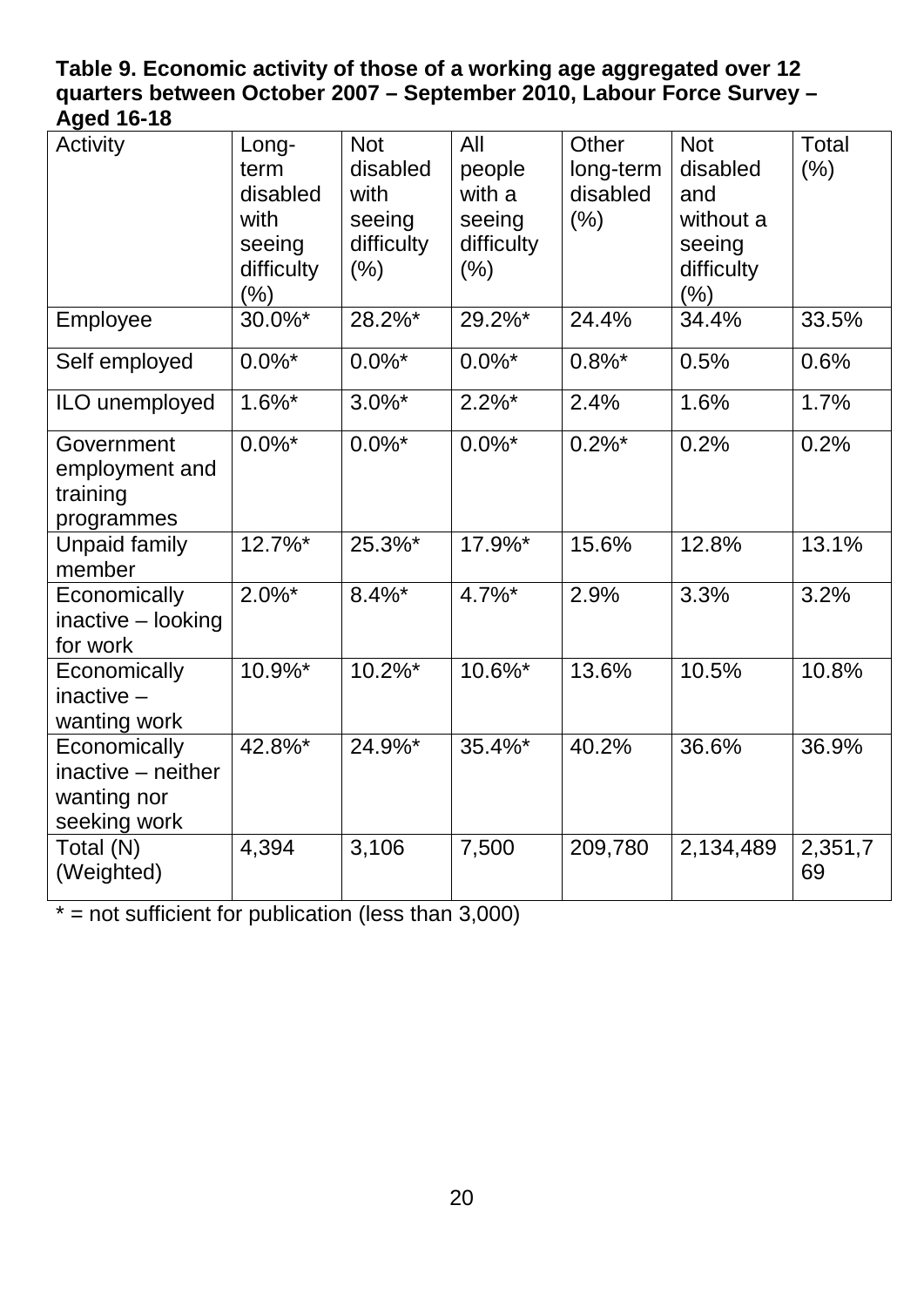### <span id="page-21-0"></span>**Table 10. Economic activity of those of a working age aggregated over 12 quarters between October 2007 – September 2010, Labour Force Survey – aged 19-25**

| Activity                                                          | Long-<br>term<br>disabled<br>with<br>seeing<br>difficulty<br>$(\% )$ | <b>Not</b><br>disabled<br>with<br>seeing<br>difficulty<br>(% ) | All<br>people<br>with a<br>seeing<br>difficulty<br>(% ) | Other<br>long-term<br>disabled<br>(% ) | <b>Not</b><br>disabled<br>and<br>without a<br>seeing<br>difficulty<br>(% ) | <b>Total</b><br>(% ) |
|-------------------------------------------------------------------|----------------------------------------------------------------------|----------------------------------------------------------------|---------------------------------------------------------|----------------------------------------|----------------------------------------------------------------------------|----------------------|
| Employee                                                          | 42.0%                                                                | 62.6%                                                          | 52.6%                                                   | 43.7%                                  | 63.0%                                                                      | 61.0%                |
| Self employed                                                     | $1.2\%$ *                                                            | $3.0\%$ *                                                      | $2.1\%$ *                                               | 2.1%                                   | 3.3%                                                                       | 3.2%                 |
| ILO unemployed                                                    | $1.5\%$ *                                                            | $0.6\%$ *                                                      | $1.0\%$ *                                               | 1.2%                                   | 0.5%                                                                       | 0.5%                 |
| Government<br>employment and<br>training<br>programmes            | $0.0\%$ *                                                            | $0.0\%$ *                                                      | $0.0\%$ *                                               | $0.2\%$ *                              | 0.1%                                                                       | 0.1%                 |
| <b>Unpaid family</b><br>member                                    | 11.3%*                                                               | $7.9\%$ *                                                      | $9.5\%$ *                                               | 13.0%                                  | 9.6%                                                                       | 10.0%                |
| Economically<br>inactive - looking<br>for work                    | $3.5\%$ *                                                            | $5.1\%$ *                                                      | $4.3\%$ *                                               | 1.7%                                   | 1.2%                                                                       | 1.2%                 |
| Economically<br>inactive $-$<br>wanting work                      | 13.4%*                                                               | 4.8%*                                                          | $9.0\%$ *                                               | 12.0%                                  | 4.3%                                                                       | 5.1%                 |
| Economically<br>inactive - neither<br>wanting nor<br>seeking work | $27.1\%$ *                                                           | 16.0%*                                                         | 21.4%                                                   | 26.1%                                  | 18.0%                                                                      | 18.8%                |
| Total (N)<br>(Weighted)                                           | 8,698                                                                | 9,263                                                          | 17,961                                                  | 574,435                                | 5,188,502                                                                  | 5,780,8<br>98        |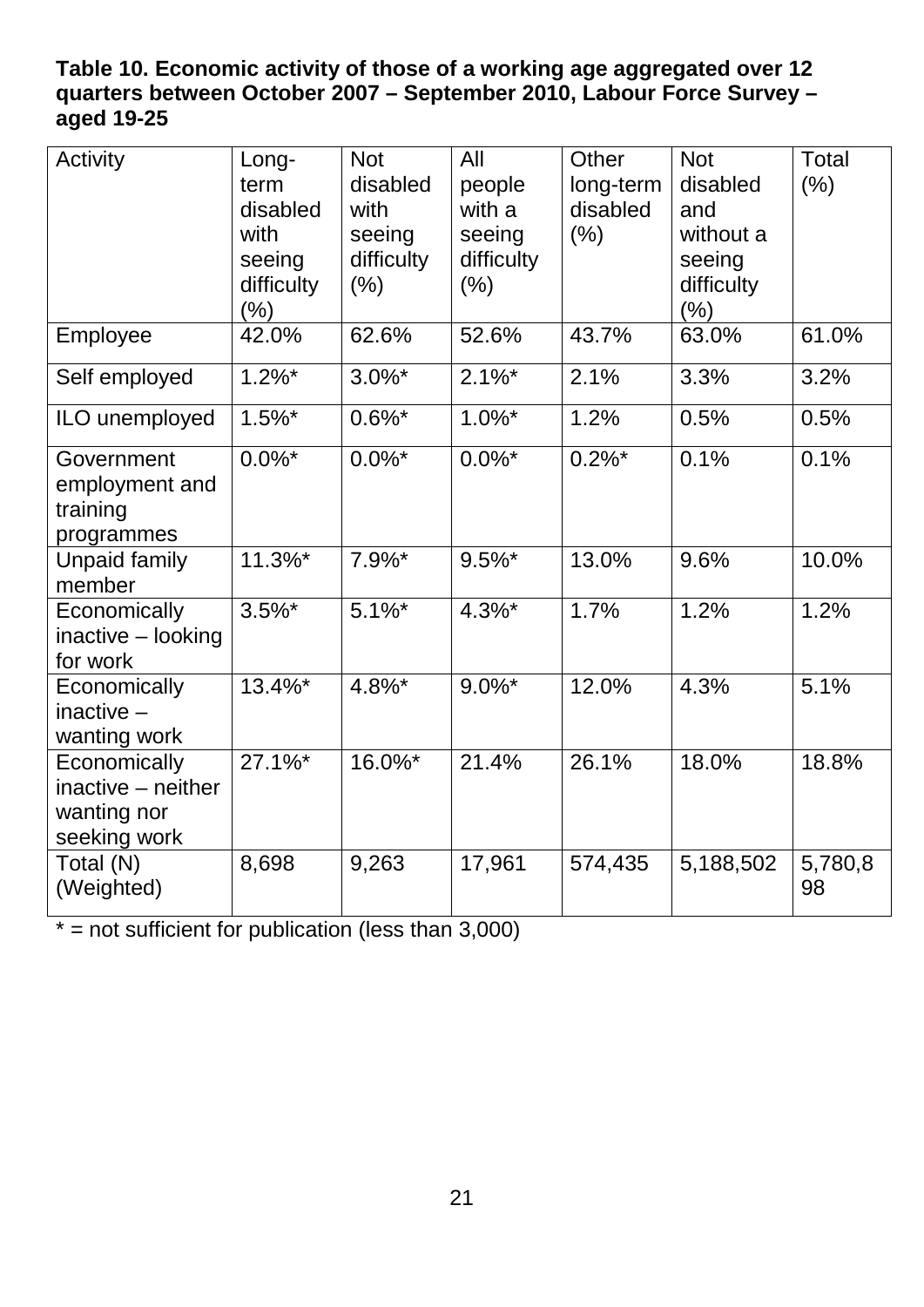### <span id="page-22-0"></span>**Table 11. Economic activity of those of a working age aggregated over 12 quarters between October 2007 – September 2010, Labour Force Survey – aged 26-39**

| Activity                                                          | Long-<br>term<br>disabled<br>with<br>seeing<br>difficulty<br>$(\%)$ | <b>Not</b><br>disabled<br>with<br>seeing<br>difficulty<br>(% ) | All<br>people<br>with a<br>seeing<br>difficulty<br>(% ) | Other<br>long-term<br>disabled<br>(% ) | <b>Not</b><br>disabled<br>and<br>without a<br>seeing<br>difficulty<br>(% ) | <b>Total</b><br>(% ) |
|-------------------------------------------------------------------|---------------------------------------------------------------------|----------------------------------------------------------------|---------------------------------------------------------|----------------------------------------|----------------------------------------------------------------------------|----------------------|
| Employee                                                          | 45.5%                                                               | 76.0%                                                          | 58.9%                                                   | 48.1%                                  | 74.0%                                                                      | 70.6%                |
| Self employed                                                     | $6.7\%$ *                                                           | $8.1\%$ *                                                      | 7.3%                                                    | 6.0%                                   | 9.5%                                                                       | 9.0%                 |
| ILO unemployed                                                    | $0.0\%$ *                                                           | $0.0\%$ *                                                      | $0.0\%$ *                                               | 0.3%                                   | 0.2%                                                                       | 0.2%                 |
| Government<br>employment and<br>training<br>programmes            | $0.0\%$ *                                                           | $0.2\%$ <sup>*</sup>                                           | $0.1\%$ *                                               | $0.2\%$ *                              | 0.1%                                                                       | 0.1%                 |
| <b>Unpaid family</b><br>member                                    | 10.6%*                                                              | $3.2\%$ *                                                      | 7.4%                                                    | 6.9%                                   | 4.7%                                                                       | 5.0%                 |
| Economically<br>inactive - looking<br>for work                    | $1.1\%$ *                                                           | $0.2\%$ <sup>*</sup>                                           | $0.7\%$ <sup>*</sup>                                    | 1.0%                                   | 0.5%                                                                       | 0.6%                 |
| Economically<br>inactive $-$<br>wanting work                      | 15.1%                                                               | 4.8%*                                                          | 10.6%                                                   | 13.0%                                  | 2.9%                                                                       | 4.2%                 |
| Economically<br>inactive - neither<br>wanting nor<br>seeking work | 20.9%                                                               | $7.4\%$ *                                                      | 15.0%                                                   | 24.5%                                  | 8.2%                                                                       | 10.3%                |
| Total (N)<br>(Weighted)                                           | 24,406                                                              | 19,044                                                         | 43,450                                                  | 1,473,32<br>9                          | 9,934,065                                                                  | 11,450,<br>844       |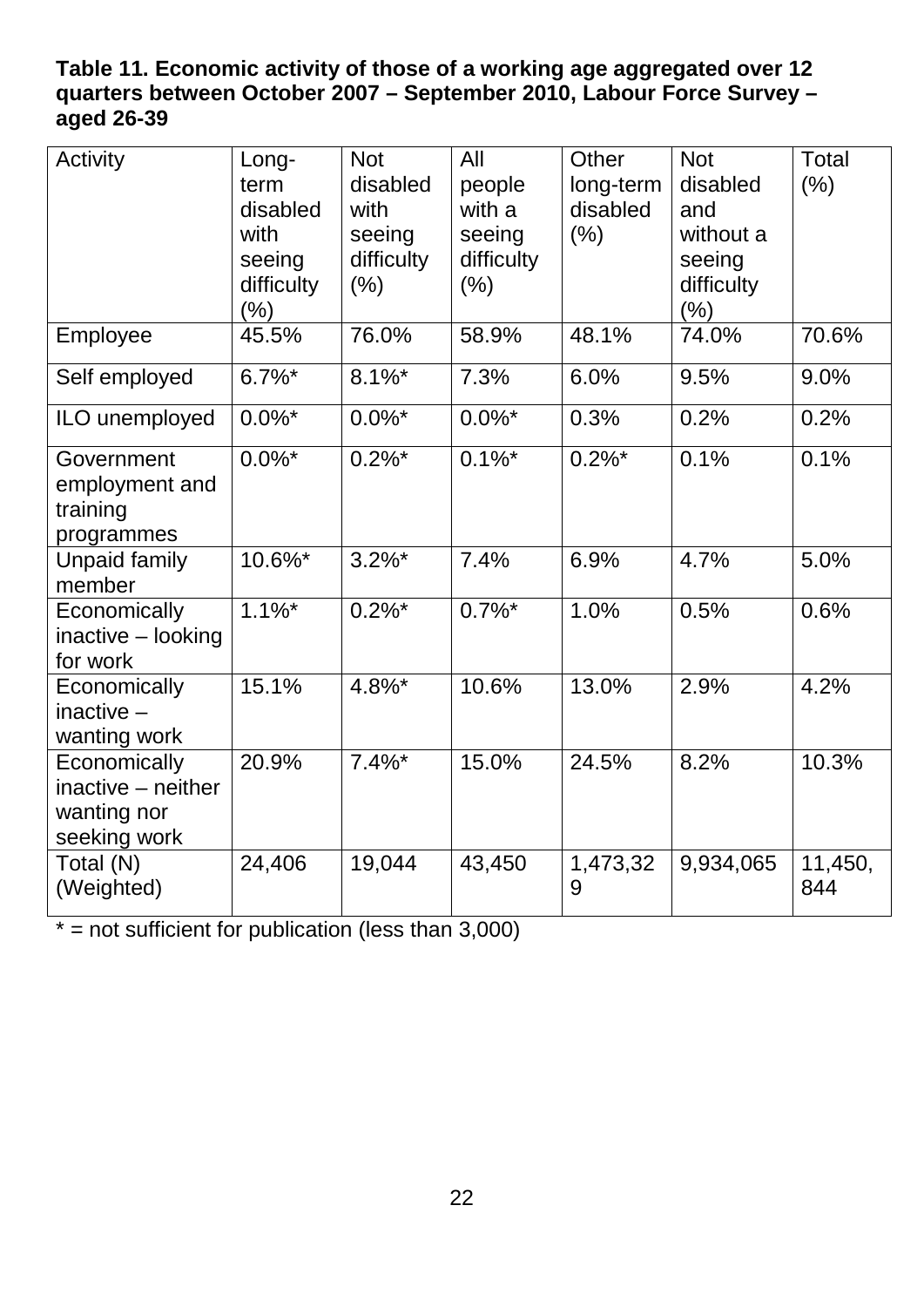### <span id="page-23-0"></span>**Table 12. Economic activity of those of a working age aggregated over 12 quarters between October 2007 – September 2010, Labour Force Survey – aged 40-54**

| Activity                                                          | Long-<br>term<br>disabled<br>with<br>seeing<br>difficulty<br>$(\%)$ | <b>Not</b><br>disabled<br>with<br>seeing<br>difficulty<br>(% ) | All<br>people<br>with a<br>seeing<br>difficulty<br>(% ) | Other<br>long-term<br>disabled<br>(% ) | <b>Not</b><br>disabled<br>and<br>without a<br>seeing<br>difficulty<br>(% ) | <b>Total</b><br>(% ) |
|-------------------------------------------------------------------|---------------------------------------------------------------------|----------------------------------------------------------------|---------------------------------------------------------|----------------------------------------|----------------------------------------------------------------------------|----------------------|
| Employee                                                          | 46.9%                                                               | 74.8%                                                          | 58.2%                                                   | 46.8%                                  | 75.4%                                                                      | 68.9%                |
| Self employed                                                     | 8.7%                                                                | 14.4%                                                          | 11.0%                                                   | 8.4%                                   | 13.4%                                                                      | 12.3%                |
| ILO unemployed                                                    | $0.1\%$ *                                                           | $0.0\%$ *                                                      | $0.08\%$ *                                              | 0.2%                                   | 0.1%                                                                       | 0.1%                 |
| Government<br>employment and<br>training<br>programmes            | $0.0\%$ *                                                           | $0.0\%$ *                                                      | $0.0\%$ *                                               | 0.2%                                   | 0.2%                                                                       | 0.2%                 |
| <b>Unpaid family</b><br>member                                    | 6.6%                                                                | $3.8\%$ *                                                      | 5.5%                                                    | 4.9%                                   | 3.4%                                                                       | 3.8%                 |
| Economically<br>inactive - looking<br>for work                    | $0.7\%$ *                                                           | $0.0\%$ <sup>*</sup>                                           | $0.4\%$ *                                               | 0.6%                                   | 0.3%                                                                       | 0.4%                 |
| Economically<br>inactive $-$<br>wanting work                      | 14.7%                                                               | $1.2\%$ *                                                      | 9.2%                                                    | 12.9%                                  | 1.8%                                                                       | 4.4%                 |
| Economically<br>inactive - neither<br>wanting nor<br>seeking work | 22.2%                                                               | $5.8\%$                                                        | 15.6%*                                                  | 26.1%                                  | 5.4%                                                                       | 10.1%                |
| Total (N)<br>(Weighted)                                           | 43,137                                                              | 29,525                                                         | 72,662                                                  | 2,884,08<br>3                          | 9,962,332                                                                  | 12,919,<br>077       |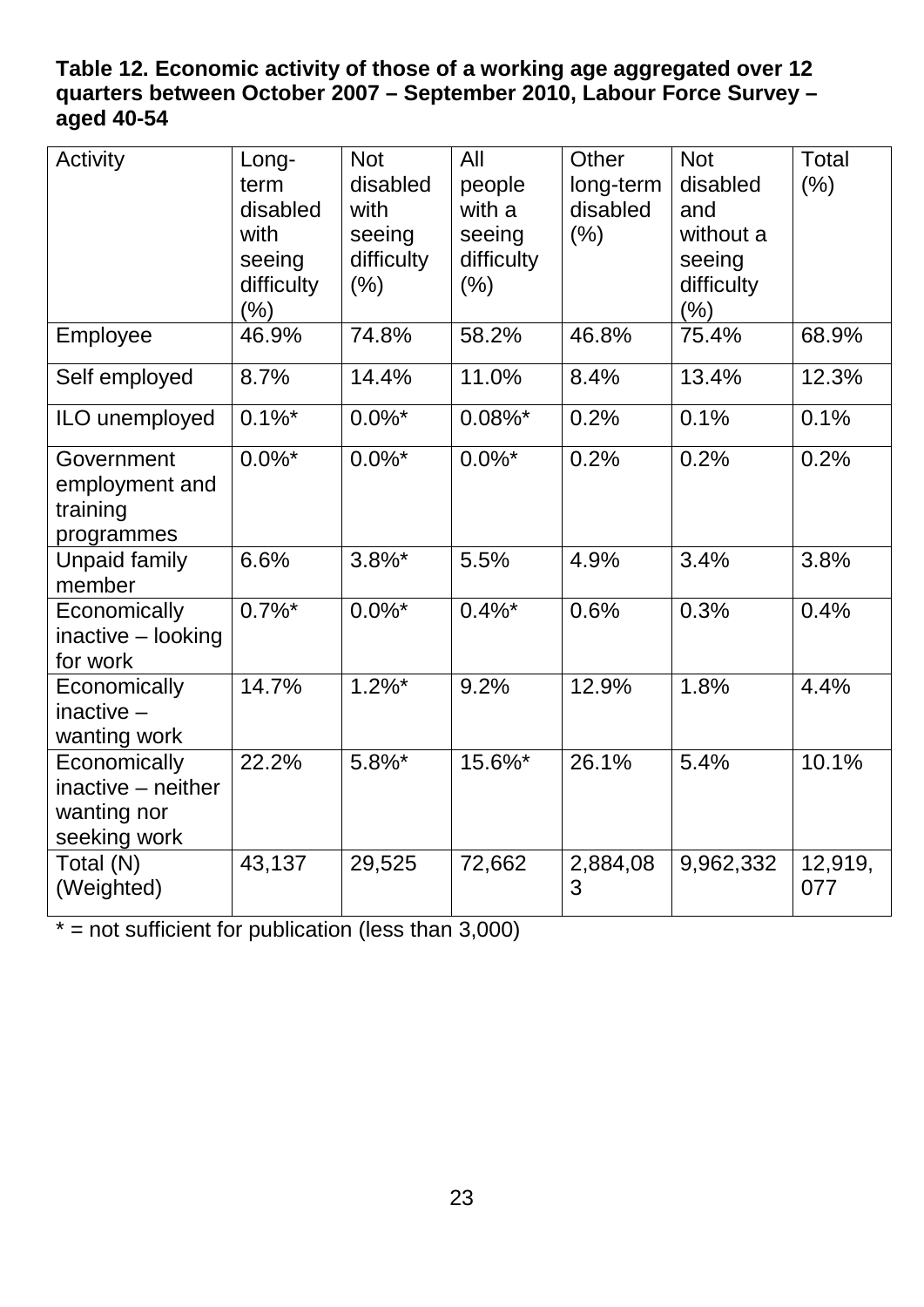### <span id="page-24-0"></span>**Table 13. Economic activity of those of a working age aggregated over 12 quarters between October 2007 – September 2010, Labour Force Survey – aged 55-64**

| Activity                                                          | Long-<br>term<br>disabled<br>with<br>seeing<br>difficulty<br>$(\%)$ | <b>Not</b><br>disabled<br>with<br>seeing<br>difficulty<br>(% ) | All<br>people<br>with a<br>seeing<br>difficulty<br>(% ) | Other<br>long-term<br>disabled<br>(% ) | <b>Not</b><br>disabled<br>and<br>without a<br>seeing<br>difficulty<br>(% ) | <b>Total</b><br>(% ) |
|-------------------------------------------------------------------|---------------------------------------------------------------------|----------------------------------------------------------------|---------------------------------------------------------|----------------------------------------|----------------------------------------------------------------------------|----------------------|
| Employee                                                          | 33.3%                                                               | 64.7%                                                          | 43.3%                                                   | 34.9%                                  | 62.9%                                                                      | 52.6%                |
| Self employed                                                     | $8.1\%$ *                                                           | $8.7\%$ *                                                      | 8.3%                                                    | 8.5%                                   | 15.6%                                                                      | 13.0%                |
| ILO unemployed                                                    | $0.8\%$ *                                                           | $0.0\%$ *                                                      | $0.5\%$ *                                               | $0.1\%$ *                              | 0.06%                                                                      | 0.08%                |
| Government<br>employment and<br>training<br>programmes            | $0.1\%$ *                                                           | $0.0\%$ *                                                      | $0.1\%$ *                                               | 0.2%                                   | 0.2%                                                                       | 0.2%                 |
| <b>Unpaid family</b><br>member                                    | $4.2\%$ *                                                           | 4.9%*                                                          | $4.4\%$ *                                               | 2.9%                                   | 3.1%                                                                       | 3.0%                 |
| Economically<br>inactive - looking<br>for work                    | $0.0\%$ *                                                           | $0.0\%$ <sup>*</sup>                                           | $0.0\%$ *                                               | 0.2%                                   | 0.2%                                                                       | 0.2%                 |
| Economically<br>inactive $-$<br>wanting work                      | 10.6%                                                               | $4.1\%$ *                                                      | 8.5%                                                    | 12.0%                                  | 2.2%                                                                       | 5.8%                 |
| Economically<br>inactive - neither<br>wanting nor<br>seeking work | 42.9%                                                               | 17.5%*                                                         | 34.9%                                                   | 41.1%                                  | 15.7%                                                                      | 25.0%                |
| Total (N)<br>(Weighted)                                           | 33,585                                                              | 15,613                                                         | 49,198                                                  | 1,930,53<br>8                          | 3,393,479                                                                  | 5,373,2<br>15        |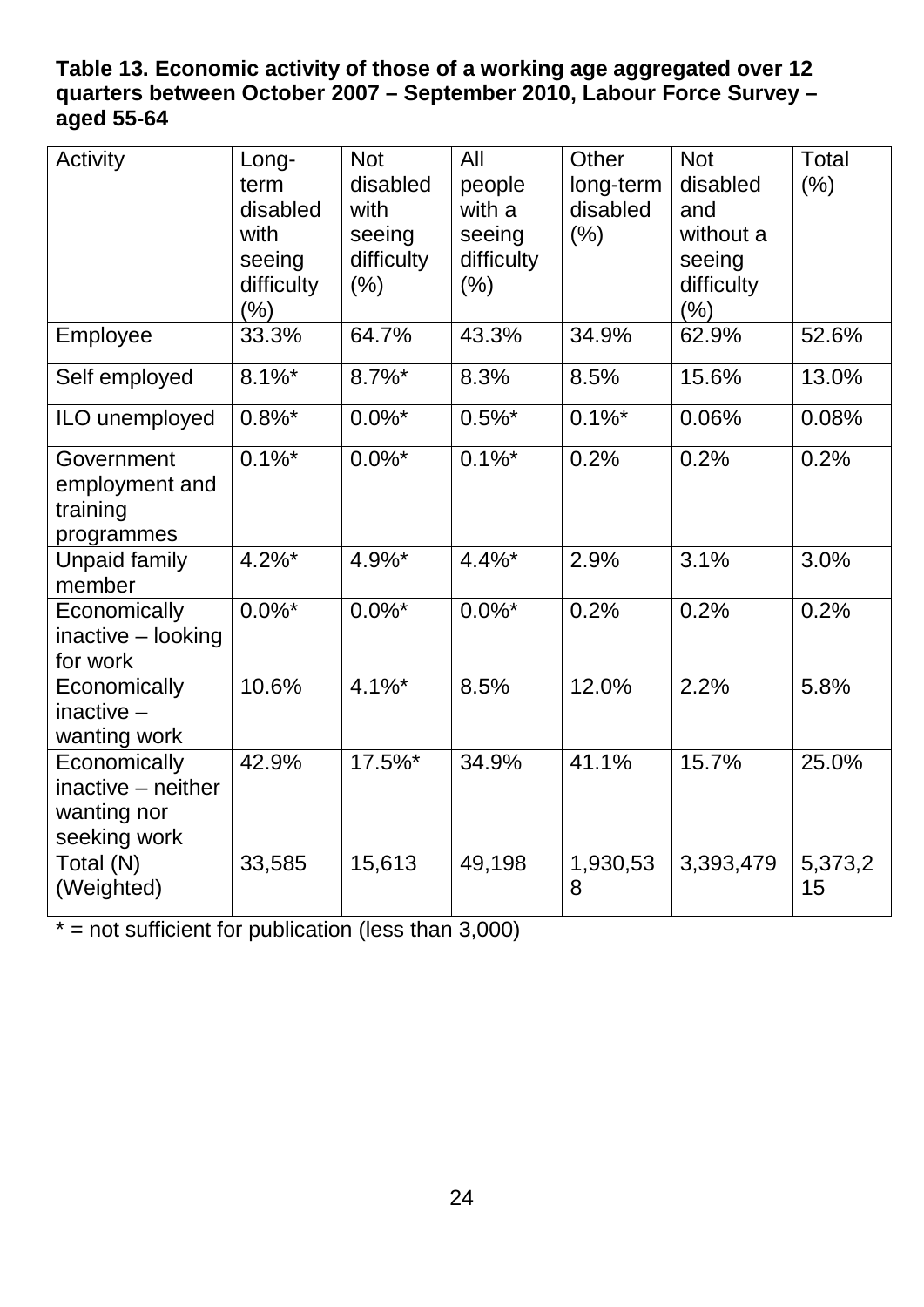<span id="page-25-0"></span>**Table 14. Economic activity (using categories from Network 1000 survey) of those of a working age aggregated over 12 quarters between October 2007 – September 2010, Labour Force Survey – Aged 16-18** 

| Activity                         | Long-<br>term<br>disabled<br>with<br>seeing<br>difficulty<br>$\frac{9}{6}$ | <b>Not</b><br>disabled<br>with<br>seeing<br>difficulty<br>$(\% )$ | All<br>people<br>with a<br>seeing<br>difficulty<br>$(\% )$ | Other<br>long-term<br>disabled<br>$(\% )$ | <b>Not</b><br>disabled<br>and<br>without a<br>seeing<br>difficulty<br>(% ) | Total<br>(% ) |
|----------------------------------|----------------------------------------------------------------------------|-------------------------------------------------------------------|------------------------------------------------------------|-------------------------------------------|----------------------------------------------------------------------------|---------------|
| Employed                         | 30.0%*                                                                     | 28.2%*                                                            | 29.2%*                                                     | 25.2%                                     | 35.0%                                                                      | 34.1%         |
| Unemployed                       | 14.3%*                                                                     | 28.3%*                                                            | 20.1%*                                                     | 18.3%                                     | 14.9%                                                                      | 15.2%         |
| <b>Student</b>                   | 42.9%*                                                                     | 38.2%*                                                            | 40.9%                                                      | 41.0%                                     | 45.2%                                                                      | 44.8%         |
| Looking after<br>family and home | $0.0\%$ *                                                                  | $0.0\%$ <sup>*</sup>                                              | $0.0\%$ *                                                  | 1.1%%                                     | 0.8%                                                                       | 0.9%          |
| Long term sick or<br>disabled    | $8.8\%$ *                                                                  | $0.0\%$ <sup>*</sup>                                              | $5.2\%$ *                                                  | 9.5%                                      | $0.02\%$ *                                                                 | 0.9%          |
| <b>Retired</b>                   | $1.2\%$ *                                                                  | $1.4\%$ *                                                         | $1.3\%$ *                                                  | $0.05\%$ *                                | $0.0\%$ *                                                                  | $0.01\%$ *    |
| Something else                   | $2.9\%$ *                                                                  | $4.0\%$ *                                                         | $3.3\%$ *                                                  | 4.8%                                      | 4.1%                                                                       | 4.1%          |
| Total (N)<br>(Weighted)          | 4,394                                                                      | 3,106                                                             | 7,500                                                      | 209,778                                   | 2,134,489                                                                  | 2,351,7<br>67 |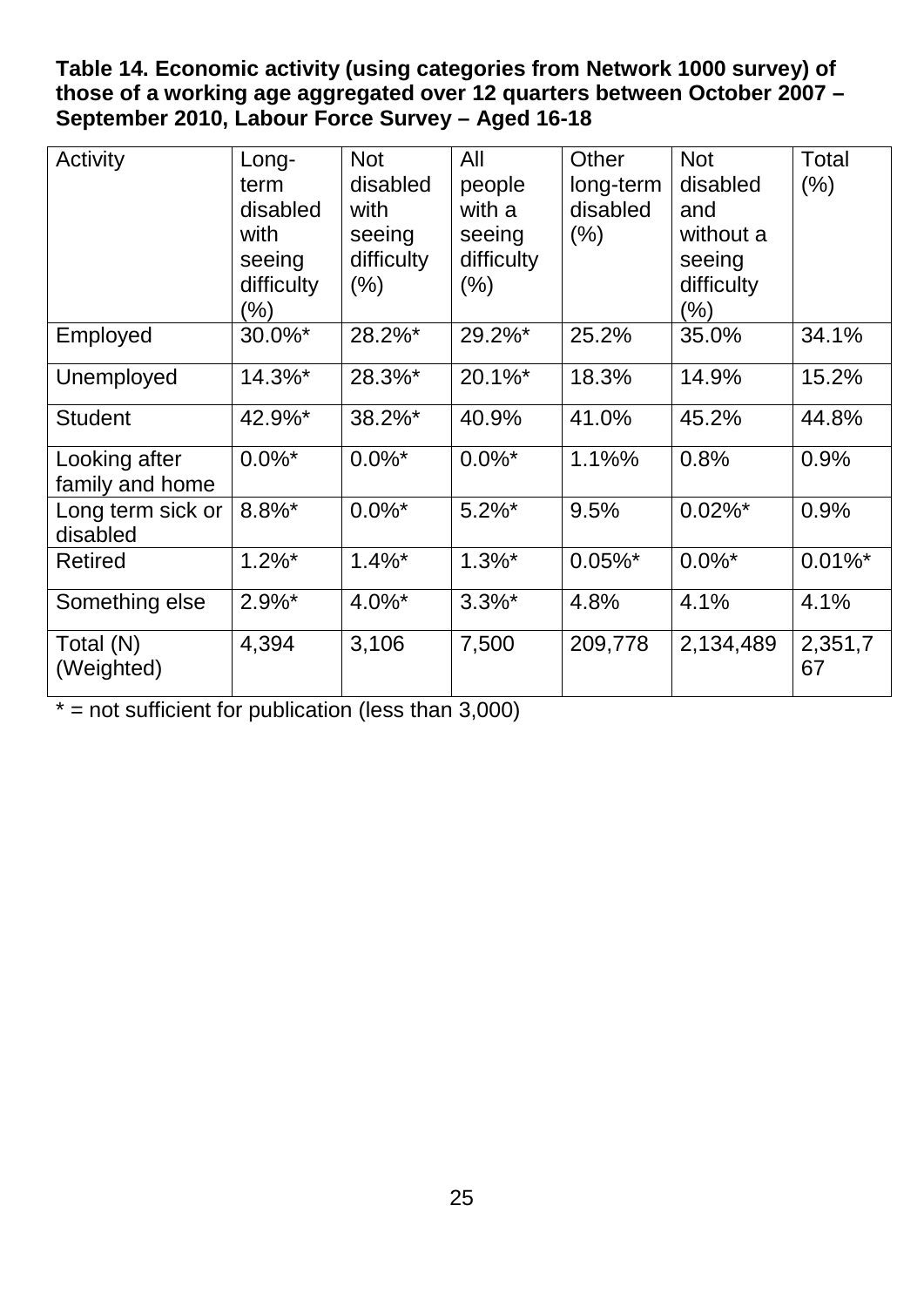<span id="page-26-0"></span>**Table 15. Economic activity (using categories from Network 1000 survey) of those of a working age aggregated over 12 quarters between October 2007 – September 2010, Labour Force Survey – aged 19-25**

| Activity                         | Long-<br>term<br>disabled<br>with<br>seeing<br>difficulty<br>$\frac{9}{6}$ | <b>Not</b><br>disabled<br>with<br>seeing<br>difficulty<br>$(\% )$ | All<br>people<br>with a<br>seeing<br>difficulty<br>$(\% )$ | Other<br>long-term<br>disabled<br>$(\% )$ | <b>Not</b><br>disabled<br>and<br>without a<br>seeing<br>difficulty<br>(%) | <b>Total</b><br>(% ) |
|----------------------------------|----------------------------------------------------------------------------|-------------------------------------------------------------------|------------------------------------------------------------|-------------------------------------------|---------------------------------------------------------------------------|----------------------|
| Employed                         | 43.2%                                                                      | 65.6%                                                             | 54.8%                                                      | 45.9%                                     | 66.4%                                                                     | 64.3%                |
| Unemployed                       | 12.8%*                                                                     | $8.5\%$ *                                                         | 10.6%*                                                     | 14.4%                                     | 10.3%                                                                     | 10.7%                |
| <b>Student</b>                   | 14.6%*                                                                     | $14.4\%$ *                                                        | $14.4\%$ *                                                 | 10.2%                                     | 15.4%                                                                     | 14.9%                |
| Looking after<br>family and home | $9.0\%$ *                                                                  | $9.1\%$ *                                                         | $9.0\%$ *                                                  | 7.3%                                      | 5.4%                                                                      | 5.6%                 |
| Long term sick or<br>disabled    | 14.3%*                                                                     | $0.0\%$ *                                                         | $6.9\%$ *                                                  | 17.1%                                     | 0.07%                                                                     | 1.8%                 |
| <b>Retired</b>                   | $0.0\%$ *                                                                  | $0.0\%$ <sup>*</sup>                                              | $0.0\%$ *                                                  | $0.08\%$ *                                | $0.01\%$ *                                                                | $0.01\%$ *           |
| Something else                   | $6.2\%$ *                                                                  | $2.4\%$ *                                                         | $4.2\%$ *                                                  | 5.1%                                      | 2.5%                                                                      | 2.7%                 |
| Total (N)<br>(Weighted)          | 8,699                                                                      | 9,262                                                             | 17,961                                                     | 574,436                                   | 5,188,503                                                                 | 5,780,9<br>00        |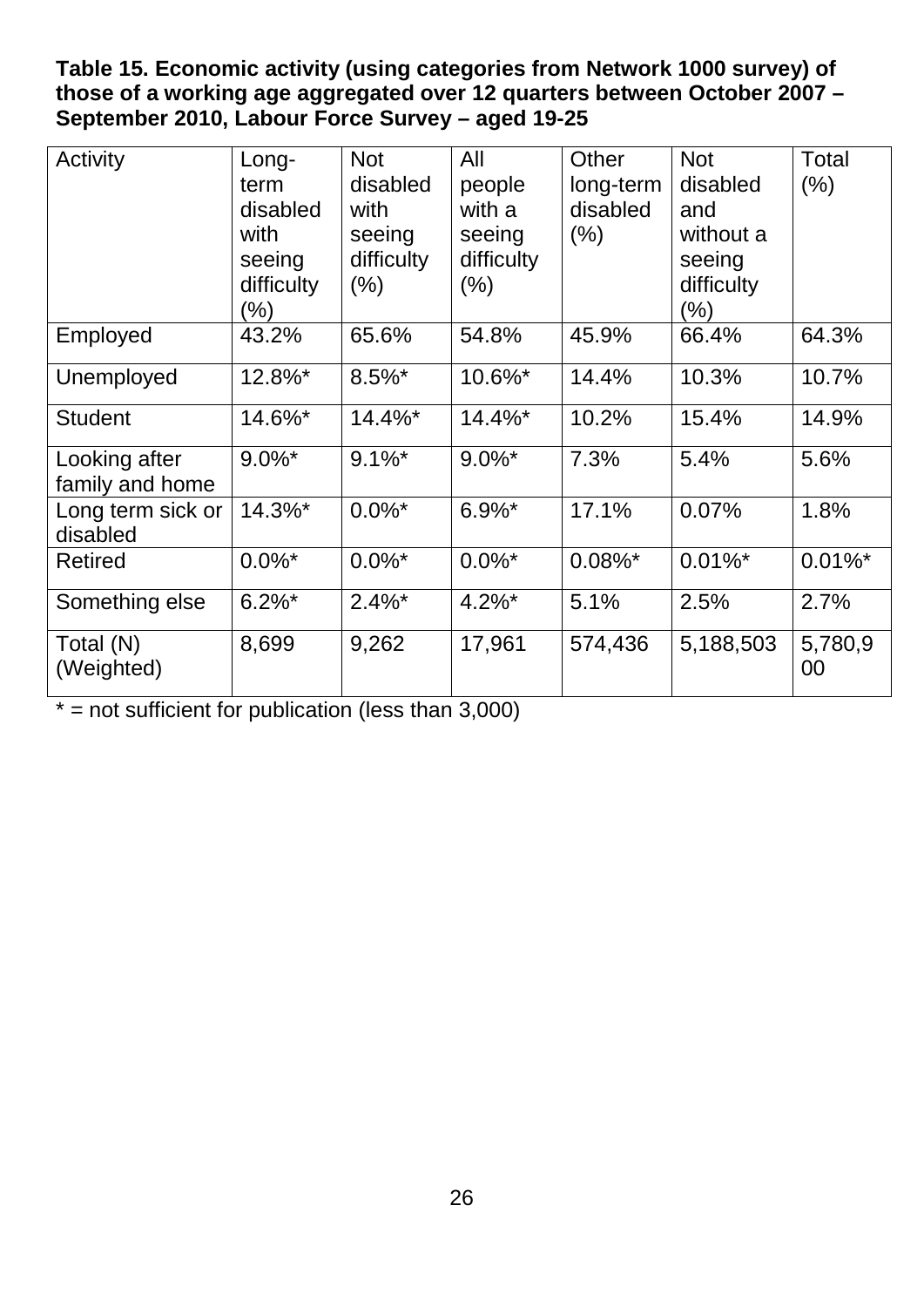<span id="page-27-0"></span>**Table 16. Economic activity (using categories from Network 1000 survey) of those of a working age aggregated over 12 quarters between October 2007 – September 2010, Labour Force Survey – aged 26-39**

| Activity                         | Long-<br>term<br>disabled<br>with<br>seeing<br>difficulty<br>$(\% )$ | <b>Not</b><br>disabled<br>with<br>seeing<br>difficulty<br>$(\% )$ | All<br>people<br>with a<br>seeing<br>difficulty<br>$(\%)$ | Other<br>long-term<br>disabled<br>$(\%)$ | <b>Not</b><br>disabled<br>and<br>without a<br>seeing<br>difficulty<br>$(\% )$ | Total<br>(% )  |
|----------------------------------|----------------------------------------------------------------------|-------------------------------------------------------------------|-----------------------------------------------------------|------------------------------------------|-------------------------------------------------------------------------------|----------------|
| Employed                         | 52.2%                                                                | 84.1%                                                             | 66.2%                                                     | 54.1%                                    | 83.5%                                                                         | 79.6%          |
| Unemployed                       | $11.1\%$ *                                                           | $3.2\%$ *                                                         | 7.6%                                                      | 7.4%                                     | 5.0%                                                                          | 5.3%           |
| <b>Student</b>                   | $0.8\%$ *                                                            | $4.2\%$ *                                                         | $2.3\%$ *                                                 | 1.3%                                     | 1.7%                                                                          | 1.6%           |
| Looking after<br>family and home | 10.6%*                                                               | $6.9\%$ *                                                         | 9.0%                                                      | 10.9%                                    | 8.3%                                                                          | 8.6%           |
| Long term sick or<br>disabled    | 21.8%                                                                | $0.0\%$ *                                                         | 12.3%                                                     | 22.0%                                    | 0.08%                                                                         | 2.9%           |
| <b>Retired</b>                   | $0.0\%$ *                                                            | $0.0\%$ *                                                         | $0.0\%$ *                                                 | $0.07\%$ *                               | $0.01\%$ *                                                                    | $0.02\%$ *     |
| Something else                   | $3.4\%$ *                                                            | $1.6\%$ *                                                         | $2.6\%$ *                                                 | 4.3%                                     | 1.5%                                                                          | 1.9%           |
| Total (N)<br>(Weighted)          | 24,406                                                               | 19,043                                                            | 43,449                                                    | 1,473,32<br>9                            | 9,934,064                                                                     | 11,450,<br>842 |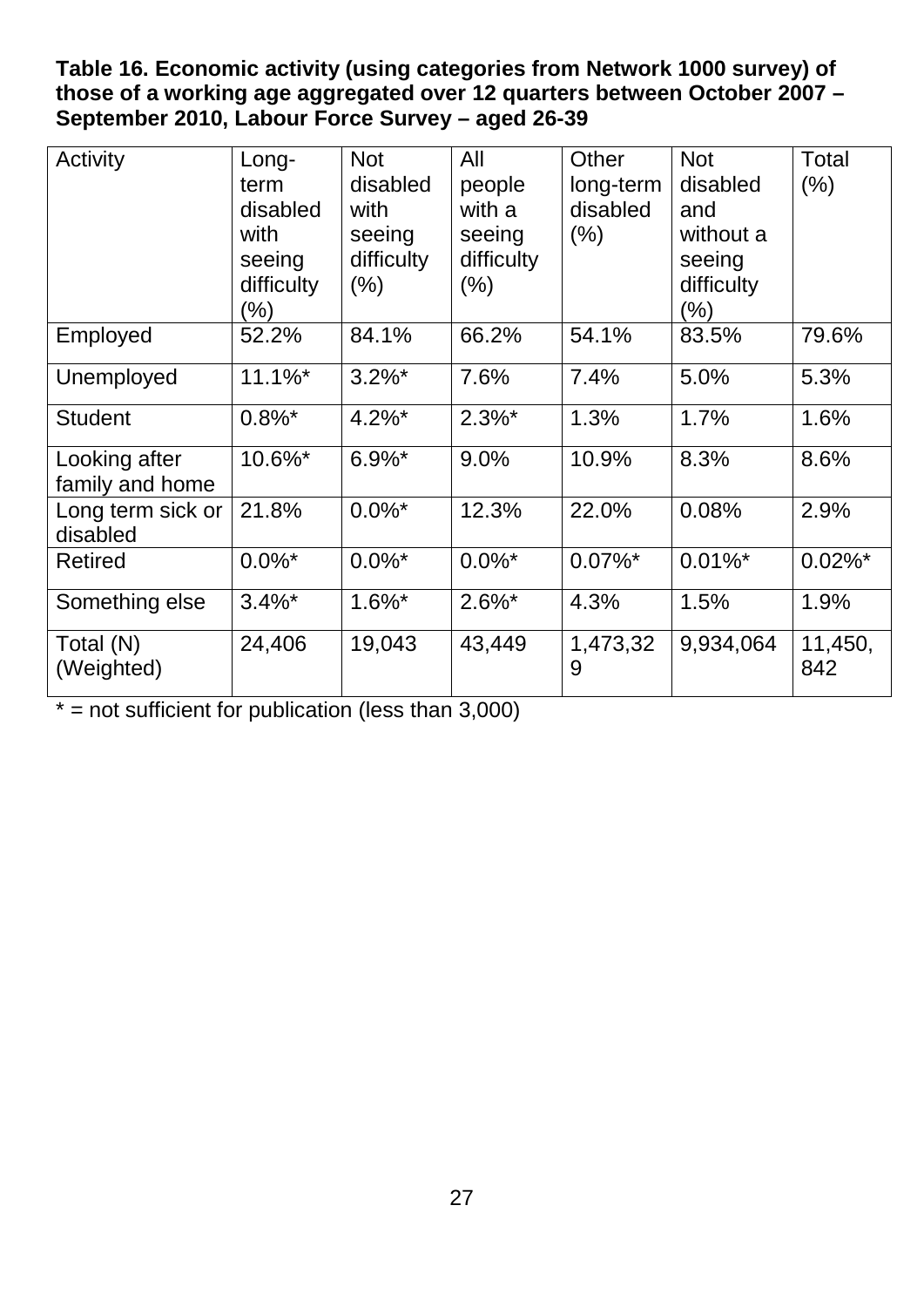<span id="page-28-0"></span>**Table 17. Economic activity (using categories from Network 1000 survey) of those of a working age aggregated over 12 quarters between October 2007 – September 2010, Labour Force Survey – aged 40-54**

| Activity                         | Long-<br>term<br>disabled<br>with<br>seeing<br>difficulty<br>$\frac{9}{6}$ | <b>Not</b><br>disabled<br>with<br>seeing<br>difficulty<br>$(\% )$ | All<br>people<br>with a<br>seeing<br>difficulty<br>$(\% )$ | Other<br>long-term<br>disabled<br>$(\% )$ | <b>Not</b><br>disabled<br>and<br>without a<br>seeing<br>difficulty<br>(% ) | Total<br>(% )  |
|----------------------------------|----------------------------------------------------------------------------|-------------------------------------------------------------------|------------------------------------------------------------|-------------------------------------------|----------------------------------------------------------------------------|----------------|
| Employed                         | 55.6%                                                                      | 89.2%                                                             | 69.2%                                                      | 55.2%                                     | 88.8%                                                                      | 81.2%          |
| Unemployed                       | $6.9\%$ *                                                                  | $3.8\%$ *                                                         | 5.7%                                                       | 5.3%                                      | 3.6%                                                                       | 4.0%           |
| <b>Student</b>                   | $0.4\%$ *                                                                  | $0.0\%$ <sup>*</sup>                                              | $0.2\%$ <sup>*</sup>                                       | 0.4%                                      | 0.4%                                                                       | 0.4%           |
| Looking after<br>family and home | $6.3\%$ *                                                                  | $4.7\%$ <sup>*</sup>                                              | 5.6%                                                       | 6.7%                                      | 4.9%                                                                       | 5.3%           |
| Long term sick or<br>disabled    | 28.3%                                                                      | $0.0\%$ <sup>*</sup>                                              | 16.8%                                                      | 28.6%                                     | 0.1%                                                                       | 6.6%           |
| <b>Retired</b>                   | $0.2\%$ *                                                                  | $0.3\%$ *                                                         | $0.2\%$ *                                                  | 0.5%                                      | 0.3%                                                                       | 0.3%           |
| Something else                   | $2.3\%$ *                                                                  | $2.0\%$ *                                                         | $2.2\%$ *                                                  | 3.5%                                      | 1.9%                                                                       | 2.2%           |
| Total (N)<br>(Weighted)          | 43,138                                                                     | 29,527                                                            | 72,665                                                     | 2,884,08<br>3                             | 9,962,332                                                                  | 12,919,<br>080 |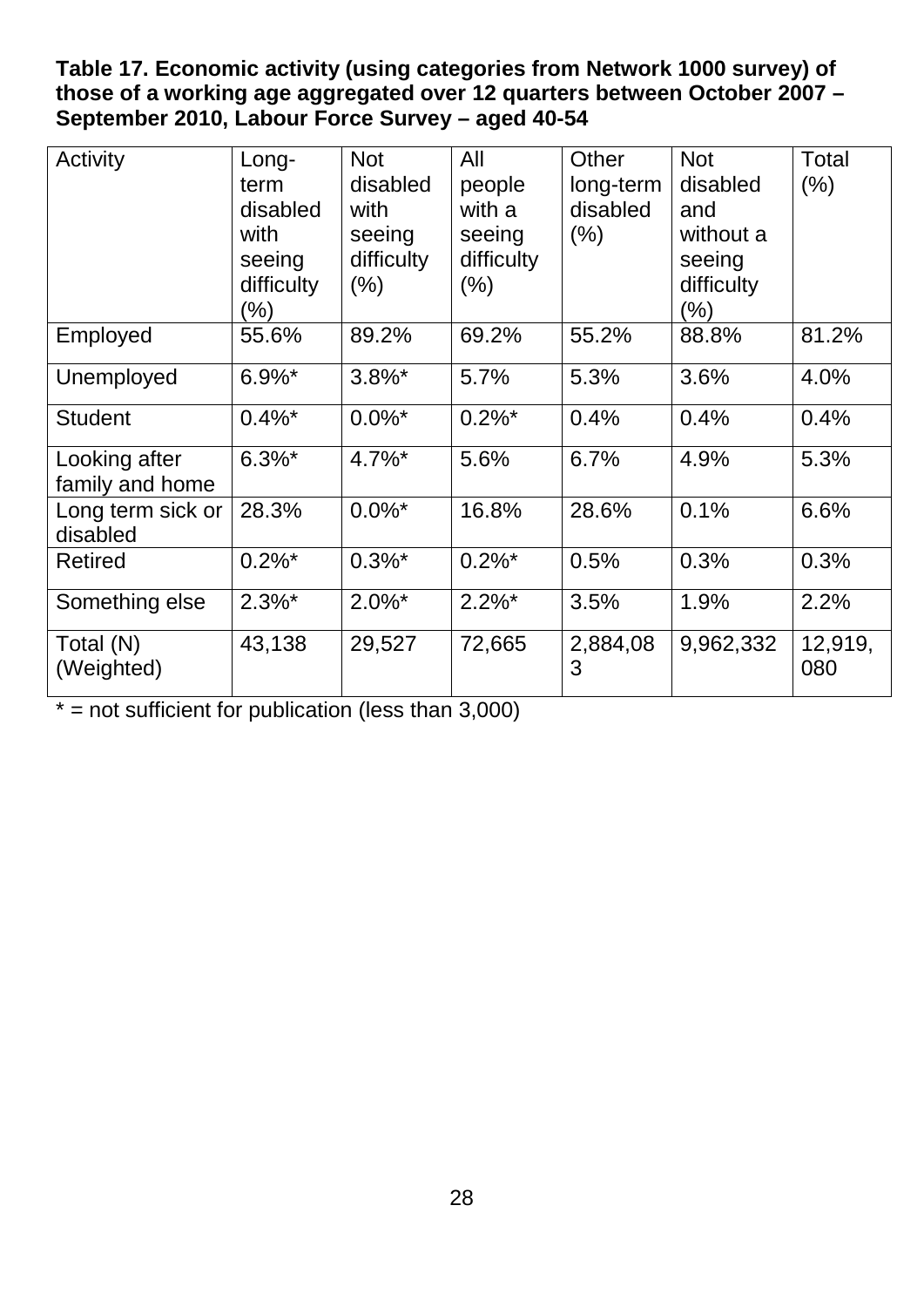<span id="page-29-0"></span>**Table 18. Economic activity (using categories from Network 1000 survey) of those of a working age aggregated over 12 quarters between October 2007 – September 2010, Labour Force Survey – aged 55-64**

| Activity                         | Long-<br>term<br>disabled<br>with<br>seeing<br>difficulty<br>$\frac{9}{6}$ | <b>Not</b><br>disabled<br>with<br>seeing<br>difficulty<br>$(\% )$ | All<br>people<br>with a<br>seeing<br>difficulty<br>$(\% )$ | Other<br>long-term<br>disabled<br>$(\% )$ | <b>Not</b><br>disabled<br>and<br>without a<br>seeing<br>difficulty<br>(% ) | Total<br>(% ) |
|----------------------------------|----------------------------------------------------------------------------|-------------------------------------------------------------------|------------------------------------------------------------|-------------------------------------------|----------------------------------------------------------------------------|---------------|
| Employed                         | 41.4%                                                                      | 73.5%                                                             | 51.6%                                                      | 43.4%                                     | 78.5%                                                                      | 65.6%         |
| Unemployed                       | $5.4\%$ *                                                                  | $5.6\%$ *                                                         | $5.5\%$ *                                                  | 3.5%                                      | 3.5%                                                                       | 3.5%          |
| <b>Student</b>                   | $0.3\%$ *                                                                  | $0.2\%$ <sup>*</sup>                                              | $0.3\%$ *                                                  | $0.1\%$ <sup>*</sup>                      | 0.1%                                                                       | 0.1%          |
| Looking after<br>family and home | $3.6\%$ *                                                                  | $2.6\%$ *                                                         | $3.2\%$ *                                                  | 4.0%                                      | 3.4%                                                                       | 3.6%          |
| Long term sick or<br>disabled    | 35.5%                                                                      | $0.3\%$ *                                                         | 24.4%                                                      | 35.6%                                     | 0.2%                                                                       | 13.2%         |
| <b>Retired</b>                   | 11.5%                                                                      | 14.4%*                                                            | 12.4%                                                      | 9.5%                                      | 10.5%                                                                      | 10.1%         |
| Something else                   | $2.3\%$ *                                                                  | $3.5\%$ *                                                         | $2.7\%$ <sup>*</sup>                                       | 3.9%                                      | 3.8%                                                                       | 3.9%          |
| Total (N)<br>(Weighted)          | 33,585                                                                     | 15,613                                                            | 49,198                                                     | 1,930,53<br>8                             | 3,393,481                                                                  | 5,373,2<br>17 |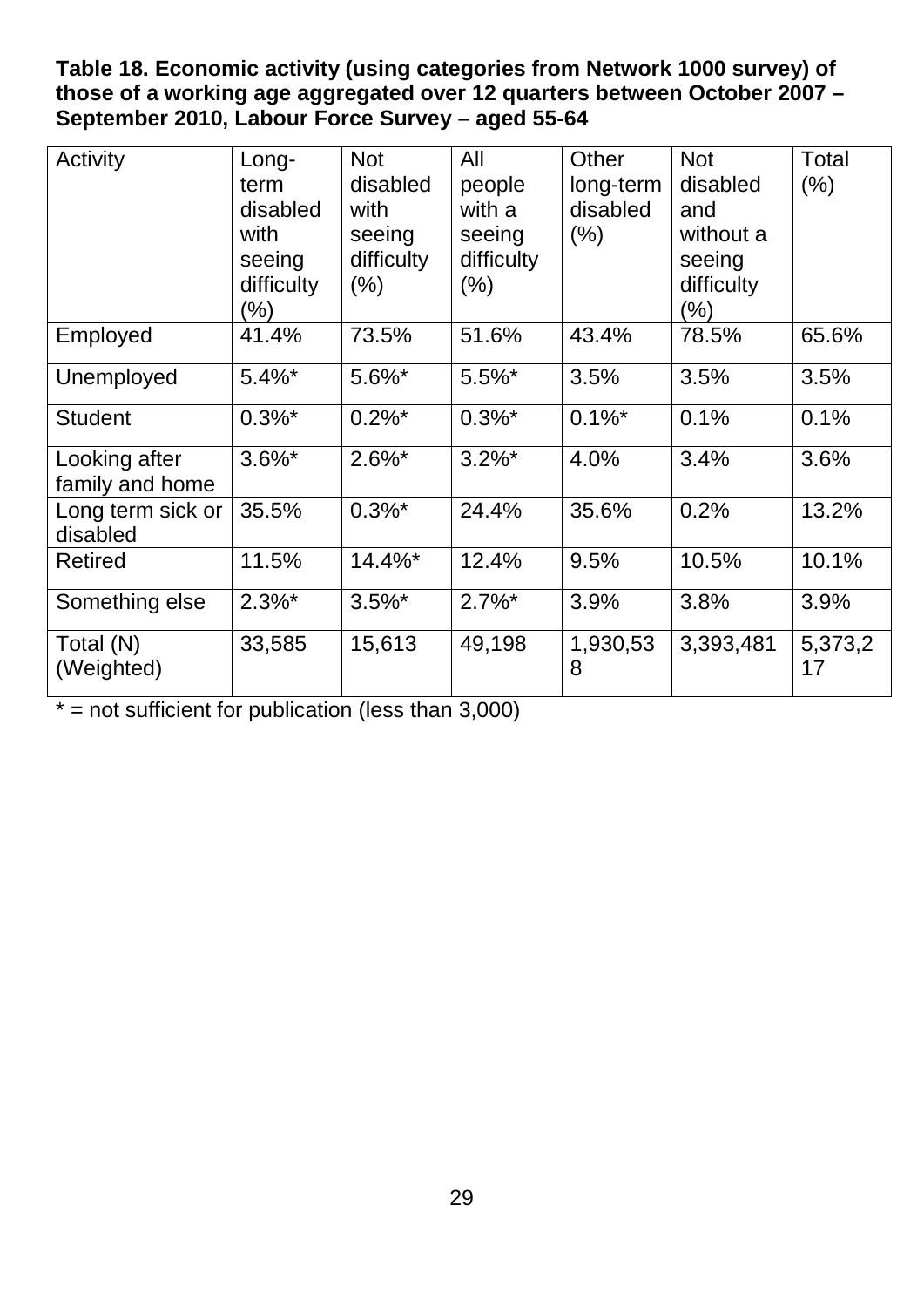### <span id="page-30-0"></span>**Table 19. Duration of unemployment for those of a working age aggregated over 12 quarters between October 2007 – September 2010, Labour Force Survey**

| Unemployment<br>duration | Long-<br>term<br>disabled<br>with<br>seeing<br>difficulty<br>$(\% )$ | <b>Not</b><br>disabled<br>with<br>seeing<br>difficulty<br>$(\% )$ | All<br>people<br>with a<br>seeing<br>difficulty<br>$(\% )$ | Other<br>long-term<br>disabled<br>(% ) | <b>Not</b><br>disabled<br>and<br>without a<br>seeing<br>difficulty<br>$(\% )$ | Total<br>$(\% )$ |
|--------------------------|----------------------------------------------------------------------|-------------------------------------------------------------------|------------------------------------------------------------|----------------------------------------|-------------------------------------------------------------------------------|------------------|
| Less than 12<br>months   | 58.5%                                                                | 67.6%*                                                            | 61.5%                                                      | 62.6%                                  | 76.5%                                                                         | 73.7%            |
| 12 months or<br>more     | 41.5%                                                                | $32.4\%$ *                                                        | 38.5%                                                      | 37.4%                                  | 23.5%                                                                         | 26.3%            |
| Total (Weighted)         | 8,378                                                                | 4,023                                                             | 12,401                                                     | 404,600                                | 1,679,942                                                                     | 2,096,9<br>43    |

 $* =$  not sufficient for publication (less than 3,000)

#### <span id="page-30-1"></span>**Table 20. Duration of ILO unemployment for those of a working age aggregated over 12 quarters between October 2007 – September 2010, Labour Force Survey**

| Unemployment<br>duration | Long-<br>term<br>disabled<br>with<br>seeing<br>difficulty<br>$(\% )$ | <b>Not</b><br>disabled<br>with<br>seeing<br>difficulty<br>(% ) | All<br>people<br>with a<br>seeing<br>difficulty<br>(%) | Other<br>long-term<br>disabled<br>$(\% )$ | <b>Not</b><br>disabled<br>and<br>without a<br>seeing<br>difficulty<br>(%) | Total<br>(%)  |
|--------------------------|----------------------------------------------------------------------|----------------------------------------------------------------|--------------------------------------------------------|-------------------------------------------|---------------------------------------------------------------------------|---------------|
| Less than 12<br>months   | 60.7%                                                                | 69.3%*                                                         | 63.5%                                                  | 66.7%                                     | 78.1%                                                                     | 75.9%         |
| 12 months or<br>more     | 39.3%                                                                | $30.7\%$ <sup>*</sup>                                          | 36.5%                                                  | 33.3%                                     | 21.9%                                                                     | 24.1%         |
| Total (Weighted)         | 8,074                                                                | 3,923                                                          | 11,997                                                 | 379,733                                   | 1,646,005                                                                 | 2,037,7<br>35 |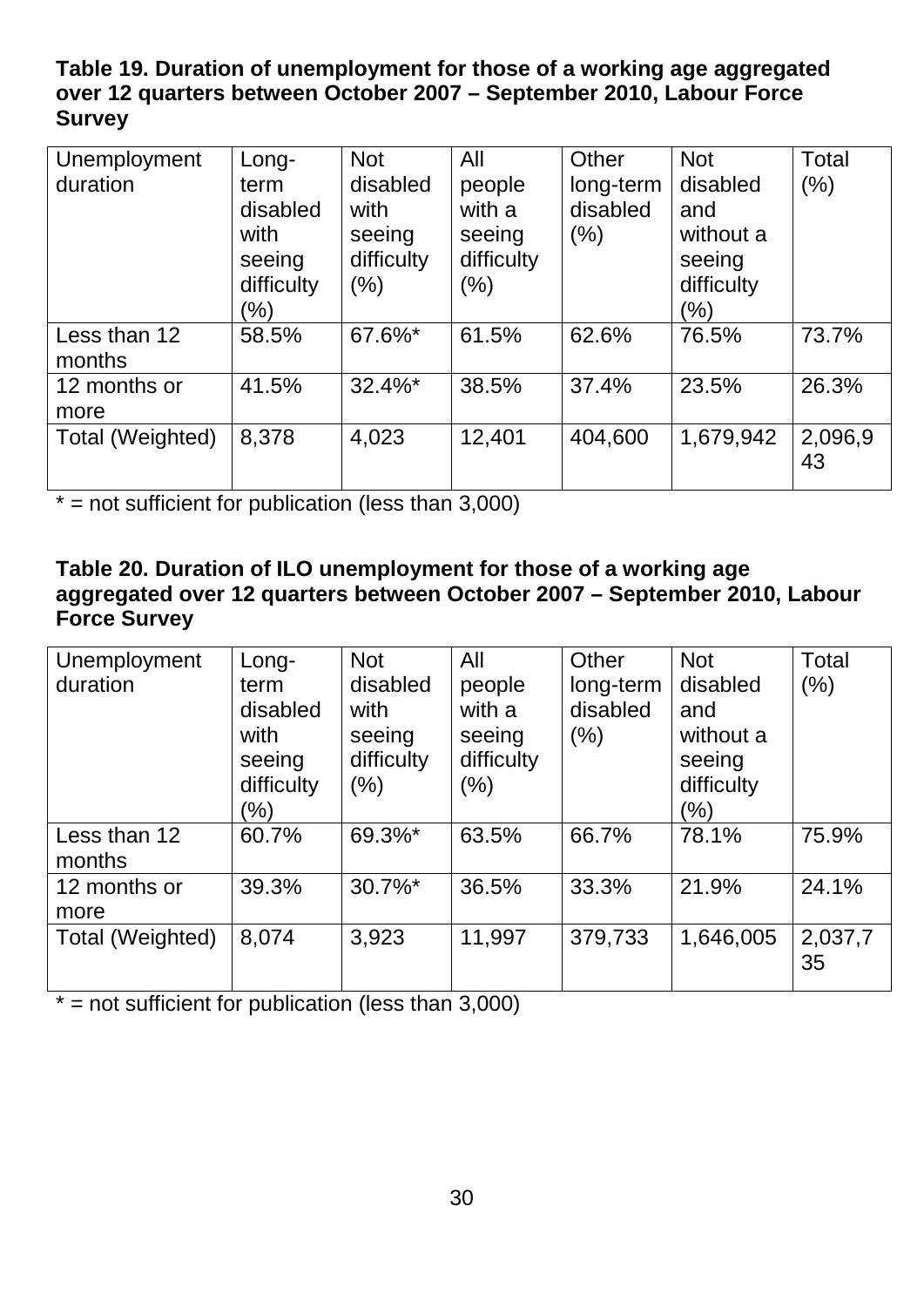### <span id="page-31-0"></span>**Table 21. Economic Activity of Long-term disabled with a seeing difficulty (by education) – Aggregated over 12 quarters between October 2007 – September 2010, Labour Force Survey**

|                | Degree or    | A-level      | <b>GCSE</b>  | <b>No</b>     | Total    |
|----------------|--------------|--------------|--------------|---------------|----------|
|                | above $(\%)$ | and below    | level and    | qualification | weighted |
|                |              | degree       | other $(\%)$ |               | (% )     |
|                |              | level $(\%)$ |              |               |          |
| Employed       | 72.1%        | 62.8%        | 47.0%        | 17.1%         | 48.9%    |
| Unemployed     | 4.9%*        | $8.3\%$ *    | 9.7%         | $7.7\%$ *     | 8.1%     |
| <b>Student</b> | $1.5\%$ *    | $2.9\%$ *    | 4.9%*        | $2.1\%$ *     | 3.2%     |
| Looking        |              |              |              |               |          |
| after family   |              |              |              |               |          |
| home           | $3.6\%$ *    | $6.5\%$ *    | $6.0\%$ *    | $8.9\%$ *     | 6.4%     |
| Long term      |              |              |              |               |          |
| sick or        |              |              |              |               |          |
| disabled       | 10.3%*       | 15.3%        | 25.4%        | 57.6%         | 27.2%    |
| <b>Retired</b> | 4.9%*        | $2.5\%$ *    | $3.2\%$ *    | $3.1\%$ *     | 3.3%     |
| Something      |              |              |              |               |          |
| else           | $2.7\%$ *    | $1.6\%$ *    | $3.7\%$ *    | $3.5\%$ *     | 2.9%     |
| N              | 18,186       | 32,460       | 37,646       | 25,206        | 113,497  |
| (weighted)     |              |              |              |               |          |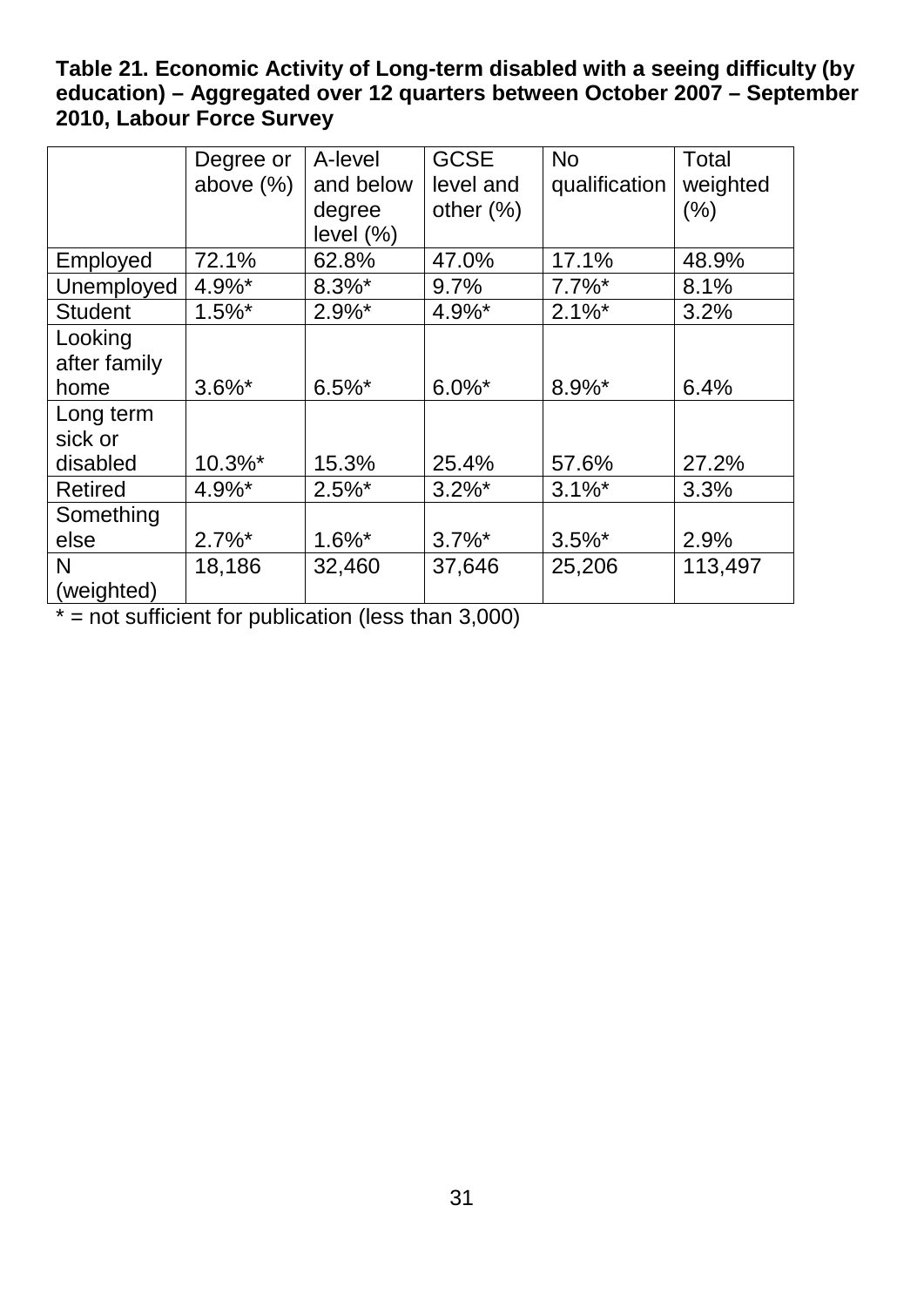#### <span id="page-32-0"></span>**Table 22. Economic Activity of all people with a seeing difficulty (by education) – Aggregated over 12 quarters between October 2007 – September 2010, Labour Force Survey**

|                | Degree or            | A-level      | <b>GCSE</b>  | <b>No</b>            | Total    |
|----------------|----------------------|--------------|--------------|----------------------|----------|
|                | above $(\%)$         | and below    | level and    | qualification        | weighted |
|                |                      | degree       | other $(\%)$ |                      | (% )     |
|                |                      | level $(\%)$ |              |                      |          |
| Employed       | 78.7%                | 70.0%        | 59.3%        | 25.5%                | 61.1%    |
| Unemployed     | $3.9\%$ *            | 6.9%         | 9.0%         | $7.9\%$ <sup>*</sup> | 7.1%     |
| <b>Student</b> | $2.7\%$ <sup>*</sup> | $3.9\%$ *    | $4.6\%$ *    | $2.7\%$ *            | 3.7%     |
| Looking        |                      |              |              |                      |          |
| after family   |                      |              |              |                      |          |
| home           | $3.3\%$ *            | 5.5%         | 6.1%         | 9.9%                 | 5.9%     |
| Long term      |                      |              |              |                      |          |
| sick or        |                      |              |              |                      |          |
| disabled       | $4.7\%$ <sup>*</sup> | 8.6%         | 15.6%        | 47.3%                | 16.3%    |
| <b>Retired</b> | $4.4\%$ *            | $2.9\%$ *    | $2.5\%$ *    | $3.4\%$ *            | 3.2%     |
| Something      |                      |              |              |                      |          |
| else           | $2.3\%$ *            | $2.2\%$ *    | $3.0\%$ *    | $3.3\%$ *            | 2.6%     |
| N              | 39,533               | 57,715       | 61,361       | 30,701               | 189,310  |
| (weighted)     |                      |              |              |                      |          |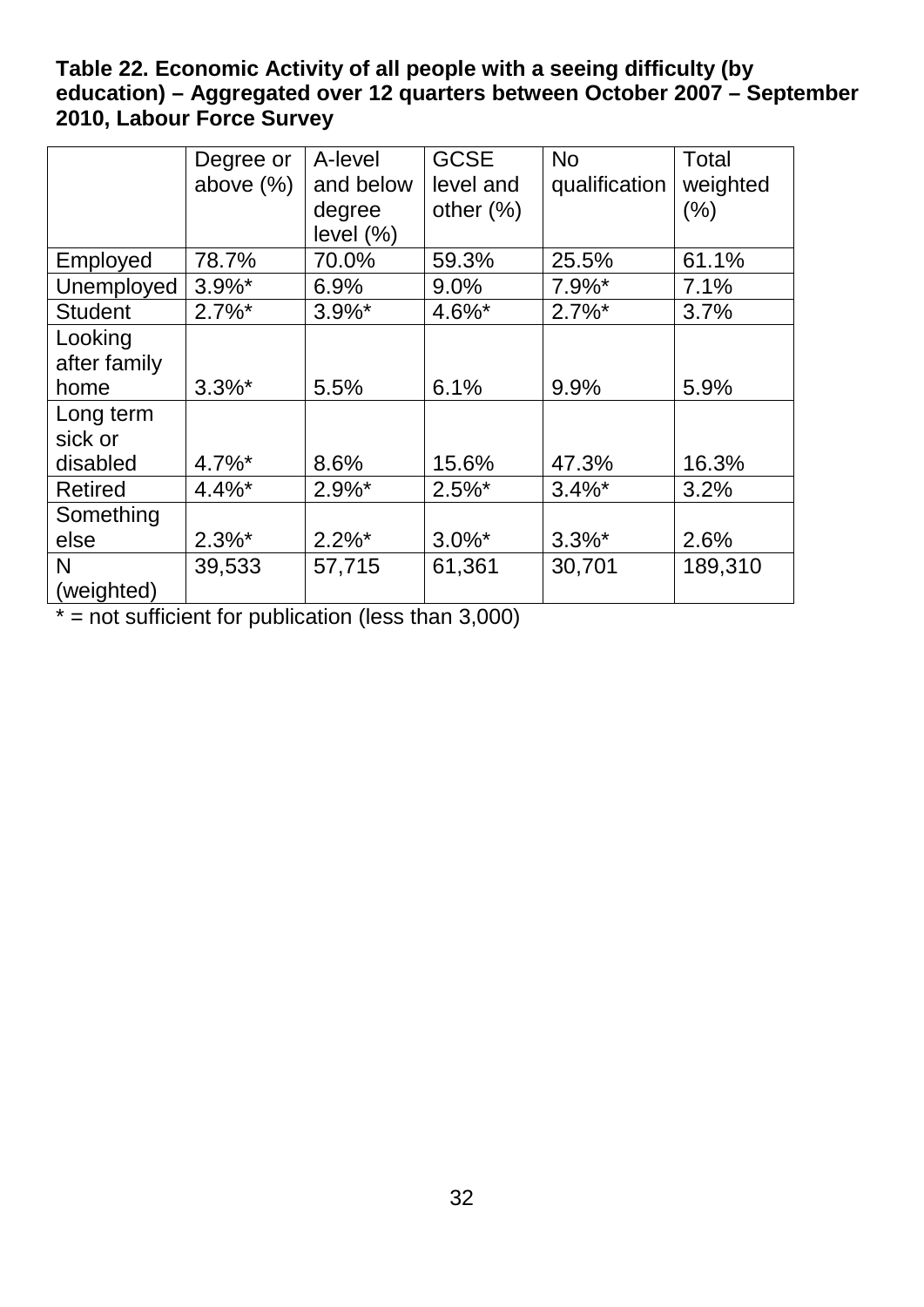### <span id="page-33-0"></span>**Table 23. Economic Activity of whole population (by education) – Aggregated over 12 quarters between October 2007 – September 2010, Labour Force Survey**

|                | Degree or    | A-level and  | <b>GCSE</b>  | <b>No</b>     | <b>Total</b> |
|----------------|--------------|--------------|--------------|---------------|--------------|
|                | above $(\%)$ | below        | level and    | qualification | weighted     |
|                |              | degree       | other $(\%)$ |               | $(\% )$      |
|                |              | level $(\%)$ |              |               |              |
| Employed       | 86.5%        | 77.6%        | 69.9%        | 45.0%         | 76.1%        |
| Unemployed     | 3.3%         | 4.8%         | 8.0%         | 8.8%          | 6.0%         |
| <b>Student</b> | 2.4%         | 7.2%         | 6.1%         | 6.5%          | 5.7%         |
| Looking        |              |              |              |               |              |
| after family   |              |              |              |               |              |
| home           | 3.0%         | 3.4%         | 7.3%         | 13.5%         | 5.8%         |
| Long term      |              |              |              |               |              |
| sick or        |              |              |              |               |              |
| disabled       | 1.2%         | 3.3%         | 5.0%         | 19.9%         | 5.3%         |
| <b>Retired</b> | 1.7%         | 1.7%         | 1.1%         | 2.2%          | 1.6%         |
| Something      |              |              |              |               |              |
| else           | 1.9%         | 2.0%         | 2.7%         | 4.0%          | 2.4%         |
| N              | 8,049,734    | 12,004,413   | 13,172,980   | 4,289,108     | 37,516,236   |
| (weighted)     |              |              |              |               |              |